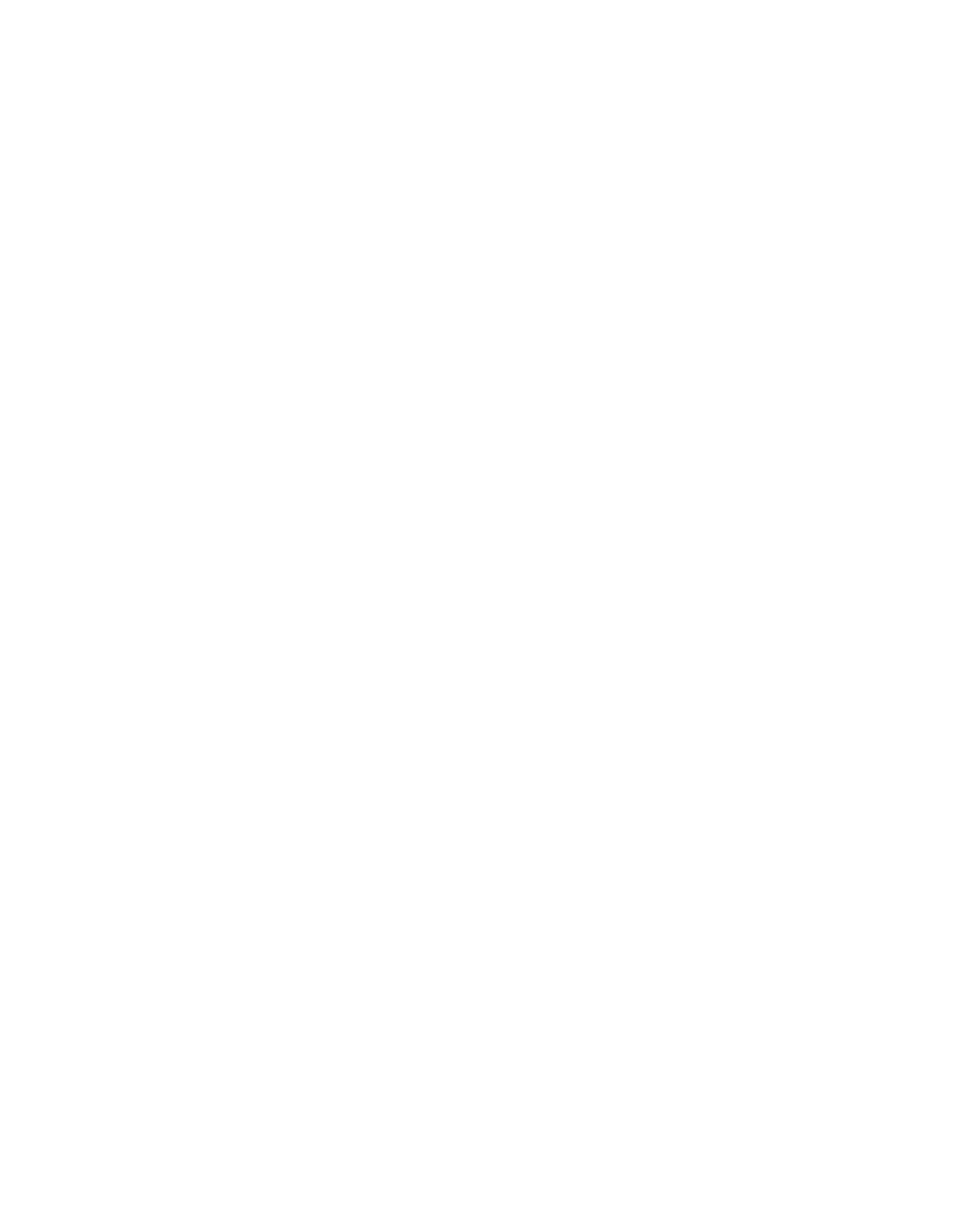## **CAREER/TECH • WHAT WE NEED**

Goals: To identify, organize, plan and allocate resources. To acquire and use information. To contribute to the development of reading, writing, listening, speaking and mathematical skills. To contribute to the development of thinking creatively, making decisions, solving problems and reasoning.

- **Preparation:** Provide newspapers. Review the activity titled PEOPLE SOLVING ENVIRONMENTAL PROBLEMS in the Science section of this teacher's guide.
	- **Activities:** Using newspaper stories about sources of energy and the use of energy, discuss the needs, benefits, distribution, pollution and costs associated with society's use of energy.

Using content from newspapers, have students create a poster or other type of display that shows the effects of air, water, climate and location on humans.

## **CAREER/TECH • WORK in OUR ECONOMY**

Goals: To identify, organize, plan and allocate resources. To acquire and use information. To contribute to the development of reading, writing, listening, speaking and mathematical skills. To contribute to the development of thinking creatively, making decisions, solving problems and reasoning.

- Preparation: Provide newspapers and the background information students need to understand the connection between articles they find in the newspaper and economic concepts they are studying. Review the Economic Development activities outlined in the Social Studies section of this teacher's guide.
	- **Activities:** Have students watch for news stories, feature stories or news photos dealing with the economy and work-related issues. Use those to stimulate class discussion. Ask questions to encourage careful analysis of economic issues. Examples of such questions are:
		- 1. How does the law of supply and demand relate to the economy?
		- 2. What economic systems operate under communism, socialism and capitalism?
		- 3. What factors affect the local employment picture?
		- 4. What are several examples of wise and unwise use of natural resources?
		- 5. How can new developments, such as a new synthetic material, change the international balance of trade?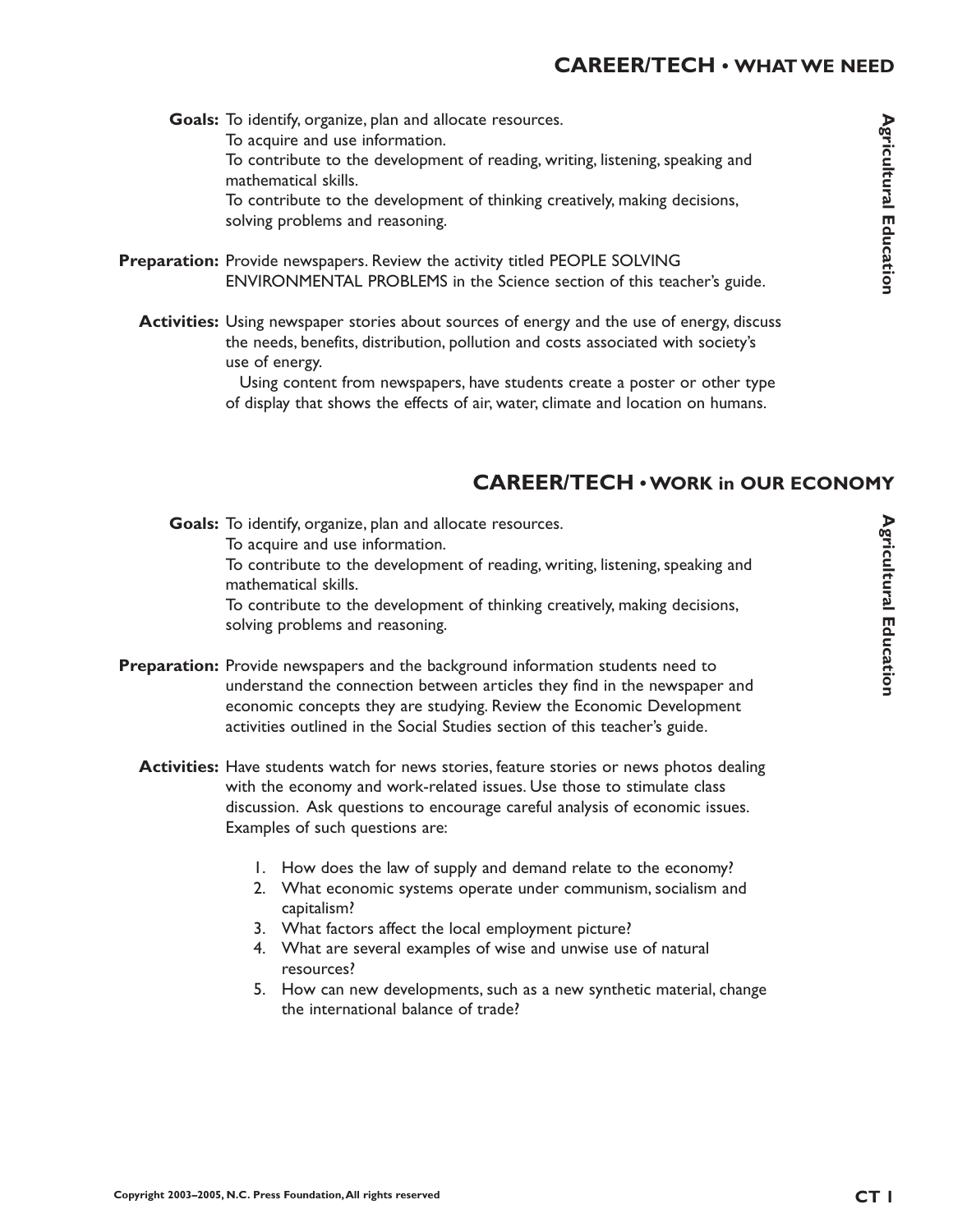### **CAREER/TECH • ADVICE for the OFFICE**

Goals: To identify, organize, plan and allocate resources. To acquire and use information. To contribute to the development of reading, writing, listening, speaking and mathematical skills. To contribute to the development of thinking creatively, making decisions, solving problems and reasoning.

Preparation: Provide copies of newspapers.

Activities: Ask students to find letters to Dear Abby or other columnists who deal with office problems or co-worker conflicts. Ask them how they would handle the situations if they were the employees or bosses.

> Have them write letters to a columnist about work-related problems they have experienced. Then ask them to exchange letters with other students and come up with solutions to the problems, as if they were the experts.

### **CAREER/TECH • NEWS WRITING**

Goals: To identify, organize, plan and allocate resources. To acquire and use information. To contribute to the development of reading, writing, listening, speaking and mathematical skills. To contribute to the development of thinking creatively, making decisions, solving problems and reasoning.

Preparation: Provide newspapers. Discuss the parts of speech, abbreviations, capitalization and correct usage. Work with students on writing paragraphs, stressing correct grammar and organization. Refer to the Language Arts section of this teacher's guide for more ideas related to teaching grammar and language usage with newspapers. In particular, review activities on pages LA 10-LA 19.

Activities: Have students find examples of the different parts of speech in the newspaper. Have them look for capitalization and abbreviations, stressing sections where they are likely to find many examples, such as abbreviations in the Classified section and weather pages.

**Business and Information Technology Education**

**Business and Information Technology Education**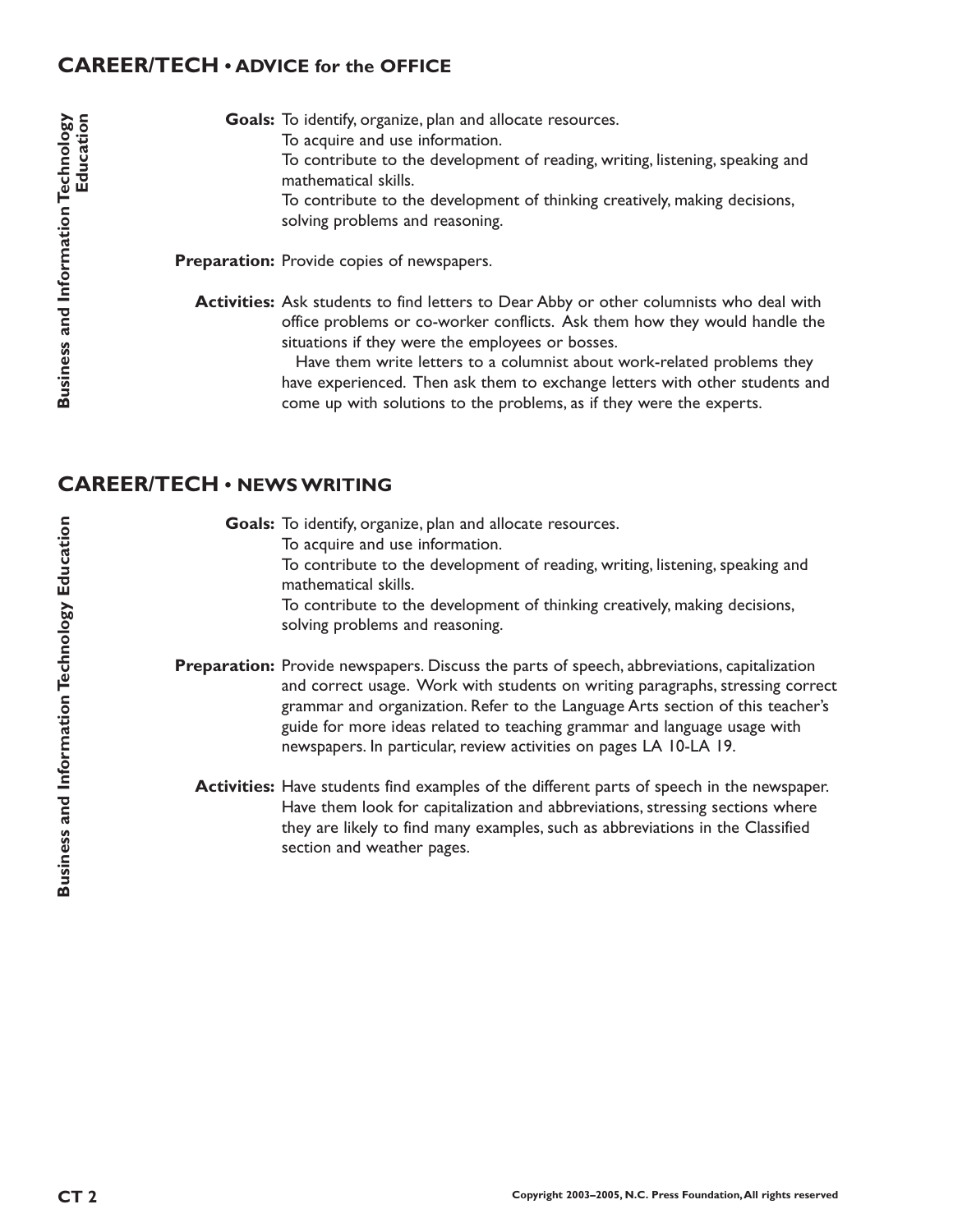Goals: To identify, organize, plan and allocate resources. To acquire and use information. To contribute to the development of reading, writing, listening, speaking and mathematical skills. To contribute to the development of thinking creatively, making decisions, solving problems and reasoning.

- Preparation: Provide newspapers. Discuss summarization with students, stressing that summaries explain what a story is about. Stress that newspapers often summarize stories and place the summaries on the first or second page of the paper with references to the pages where the complete stories appear.
	- **Activities:** Use news summaries to explain what summaries are. Ask each student to find a story in the newspaper and write his own summary.Then ask each student to compare the newspaper's summary with his own.

Have students look for summary paragraphs in all types of news writing.The first paragraphs in straight news stories contain answers to the who, what, when and where questions. In a feature, the summary or kernel appears in the body of the story.The opening and closing paragraphs of editorials summarize the positions taken in the editorials, and summaries of books and movies appear in reviews.

# **CAREER/TECH • KEYBOARDING and COMPUTER SKILLS**

Goals: To identify, organize, plan and allocate resources.

To acquire and use information.

To work with a variety of technologies.

To contribute to the development of reading, writing, listening, speaking and mathematical skills.

To contribute to the development of thinking creatively, making decisions, solving problems and reasoning.

Preparation: Provide newspapers.

**Activities:** Have students use classified ads to identify occupations that require keyboarding and related computer skills such as word processing. Ask them to find the differences in salaries in similar jobs that don't require keyboarding or word processing skills.

> Ask students to locate all references to computer skills in the Help Wanted section and identify the skills that require extensive training and experience. They should look for corresponding salary information.

**Business and Information Technology Education**

**Business and Information Technology Education**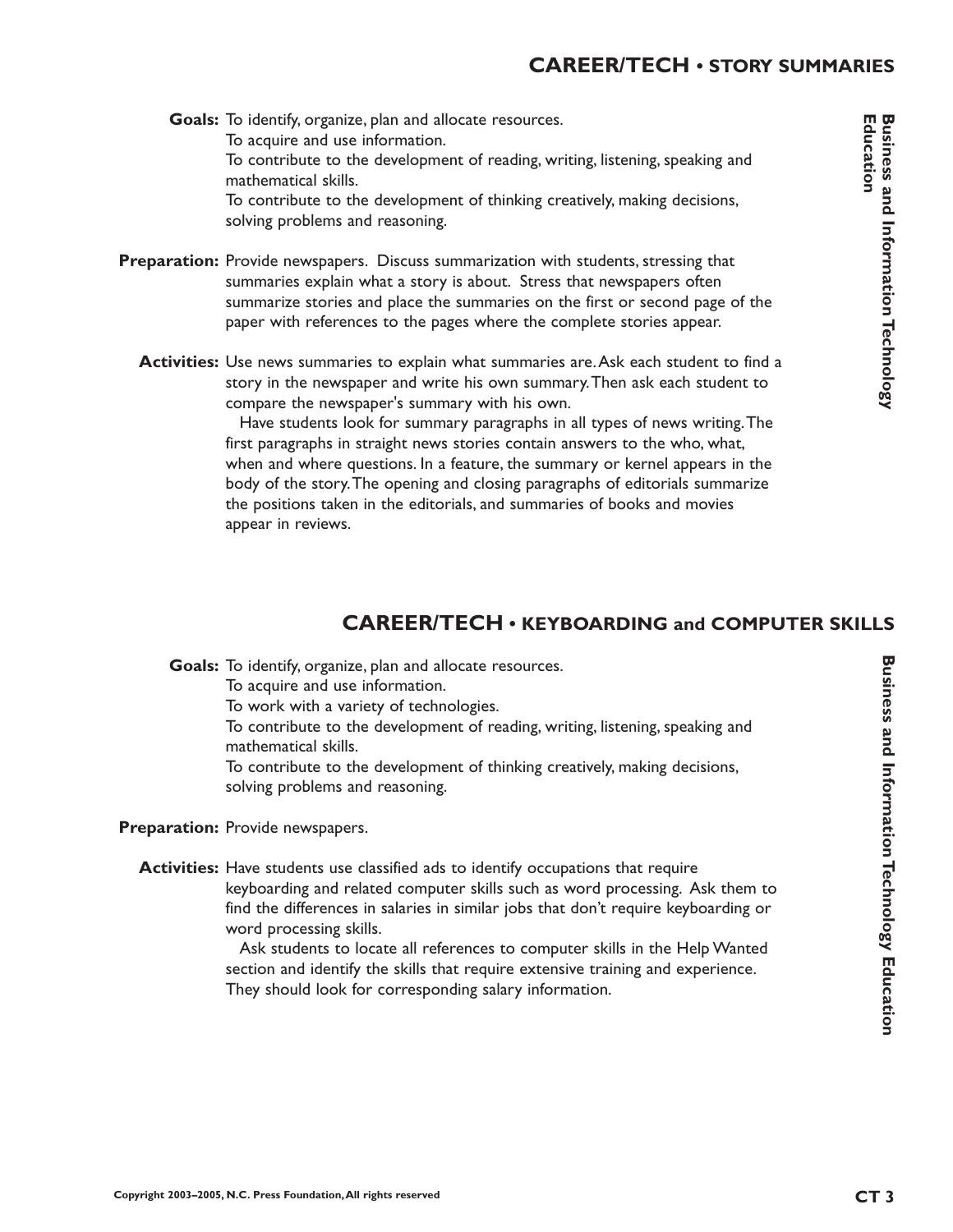### **CAREER/TECH • MIND the BUSINESS**

Goals: To identify, organize, plan and allocate resources. To acquire and use information. To work with and operate effectively within social organizations. To contribute to the development of reading, writing, listening, speaking and mathematical skills. To contribute to the development of thinking creatively, making decisions, solving problems and reasoning.

Preparation: Discuss factors that a person about to open a new business must consider. Remind students that the decision to open a business should involve a great deal of research. Once the decision has been made that the business can succeed and make a profit, a great deal of work is yet to be done. Provide copies of the newspaper and have students look through classified ads, pointing out characteristics of classified ads and noting any services or items that might be beneficial to someone about to open his/her own business.

**Activities:** Have students assume that they are about to open a business of their choice. Ask them to determine what they will need to get ready for their grand opening. Using classified ads, have students select what they will need: a location, labor, equipment, etc. If what they need is not advertised in the newspaper, have them prepare their own classified ads for the items they need. Ask them to determine as best they can what the total costs will be.

### **CAREER/TECH • SUCCESS or FAILURE**

| Goals: To identify, organize, plan and allocate resources.<br>To acquire and use information.                                                                                                                                                                                                                                                                                                                                                                                                              |  |
|------------------------------------------------------------------------------------------------------------------------------------------------------------------------------------------------------------------------------------------------------------------------------------------------------------------------------------------------------------------------------------------------------------------------------------------------------------------------------------------------------------|--|
| To work with and operate effectively within social organizations.                                                                                                                                                                                                                                                                                                                                                                                                                                          |  |
| To contribute to the development of reading, writing, listening, speaking and<br>mathematical skills.                                                                                                                                                                                                                                                                                                                                                                                                      |  |
| To contribute to the development of thinking creatively, making decisions,<br>solving problems and reasoning.                                                                                                                                                                                                                                                                                                                                                                                              |  |
| <b>Preparation:</b> Provide newspapers. Point out to students that for a variety of reasons, some<br>businesses don't make it and have to close their doors. For example, some fail<br>because of poor management, a bad location or by selling inferior or<br>undesirable products.                                                                                                                                                                                                                       |  |
| Activities: Have students examine past issues of the newspaper and find evidence of<br>businesses that have failed in the community. Have them read the business<br>news section, ads for liquidation sales and news stories for their information.<br>Then have them compile a list of reasons why businesses fail.<br>Have students look through newspaper ads and pick out businesses that have<br>been in operation a long time in the community. Ask students why these<br>businesses have succeeded. |  |
| Follow up by having them interview people who own, manage and/or work at                                                                                                                                                                                                                                                                                                                                                                                                                                   |  |

the businesses that have been in place for a long time.They should write feature stories about established businesses.

**Business and Information Technology Education**

**Business and Information Technology Education**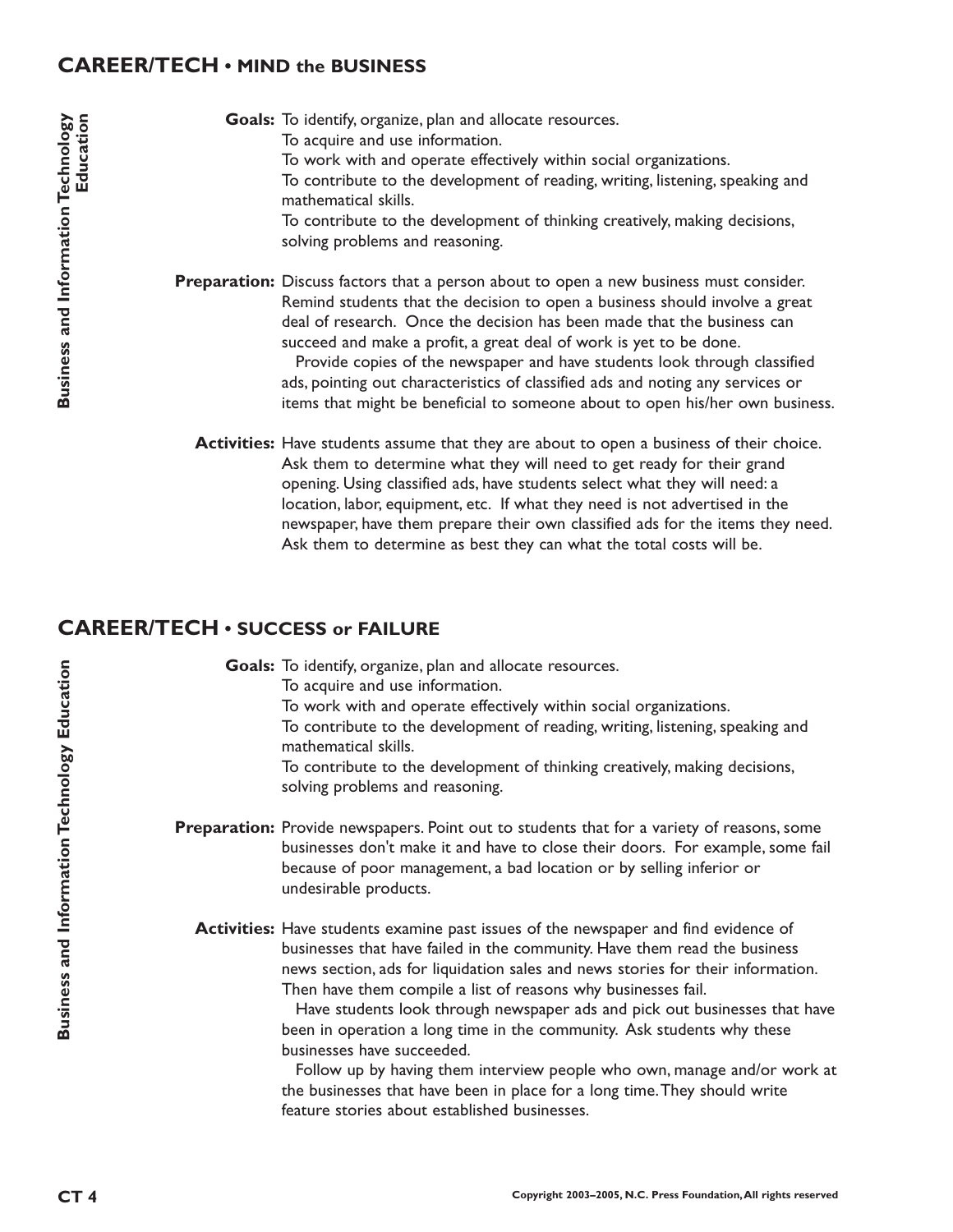# **CAREER/TECH • LAW and BUSINESS**

Goals: To identify, organize, plan and allocate resources. To acquire and use information. To work with and operate effectively within social organizations. To contribute to the development of reading, writing, listening, speaking and mathematical skills. To contribute to the development of thinking creatively, making decisions, solving problems and reasoning.

- Preparation: Provide newspapers. If one day's paper contains an expanded business section, use that day's newspaper.
	- **Activities:** Have students read newspaper reports, particularly those in business sections that answer questions, such as what types of business exist in your local community, how do laws affect business practices and which businesses are considered small businesses. Ask: Do the laws affect businesses differently depending on their size or type of business?

# **CAREER/TECH • FOLLOW the LAW**

Goals: To identify, organize, plan and allocate resources. To acquire and use information. To work with and operate effectively within social organizations and technological systems. To contribute to the development of reading, writing, listening, speaking and mathematical skills. To contribute to the development of thinking creatively, making decisions, solving problems and reasoning.

Preparation: Provide newspapers.

**Activities:** Have students use the newspaper to find out about the court system. Have students follow stories of cases before the courts. Ask them to explain what is happening at each stage and what basis each has in law. The Supreme Court hands down its rulings on Monday of each week. Ask

students to read summaries and detailed reports of Supreme Court rulings that appear in Tuesday editions of newspapers.

# **CAREER/TECH • STOCKS**

Goals: To identify, organize, plan and allocate resources. To acquire and use information. To work with and operate effectively within social organizations and technological systems. To contribute to the development of reading, writing, listening, speaking and mathematical skills. To contribute to the development of thinking creatively, making decisions, solving problems and reasoning.

**Business and<br>Information Technology**<br>Education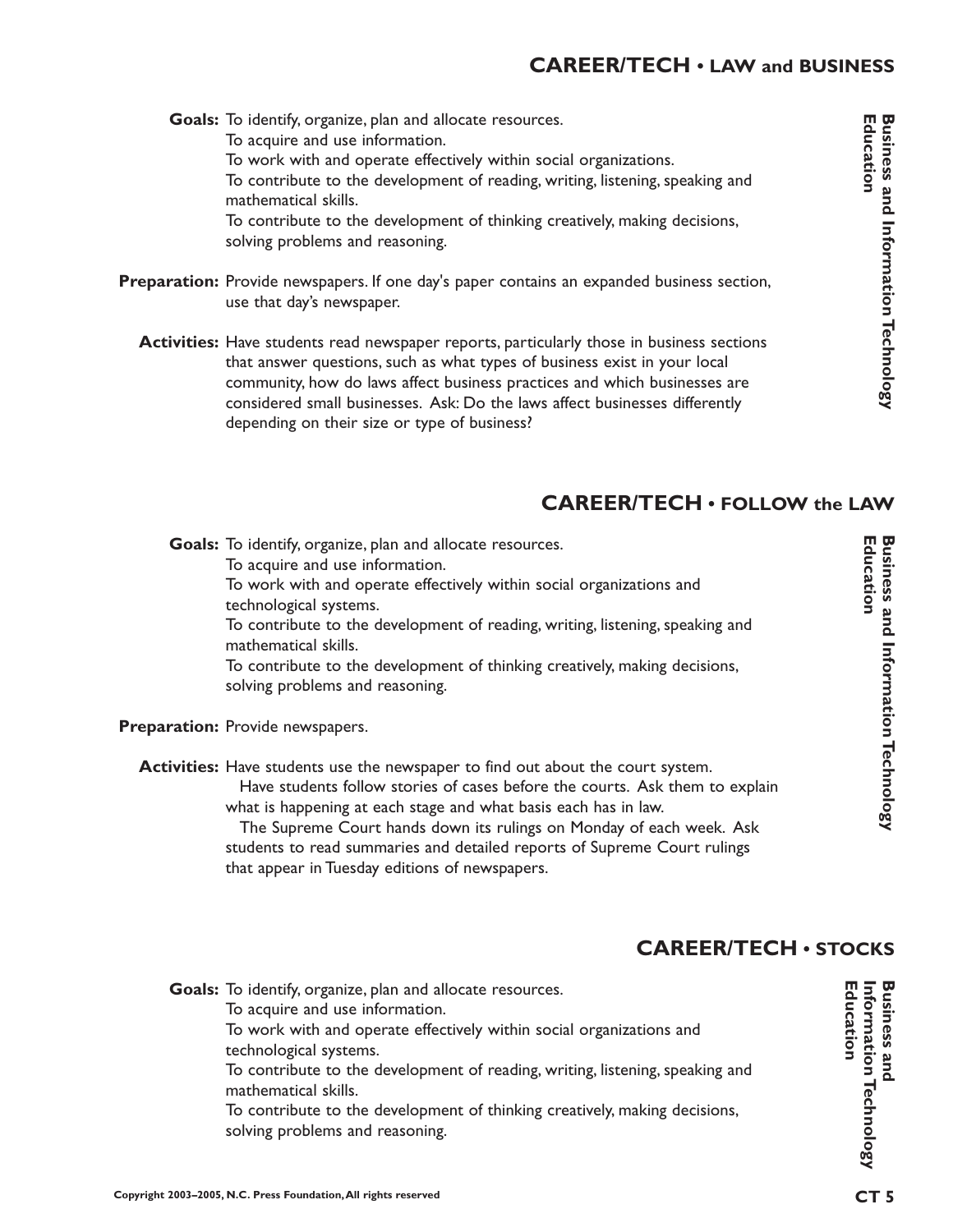### **CAREER/TECH • STOCKS, continued**

Preparation: Use the newspaper to study the stock market, familiarizing students with terminology and abbreviations they need to understand the stock market reports. Explain that most communities have one or more corporations whose stock prices are quoted on a stock exchange. If a local industry is owned by a larger company, the stock prices of the larger company may be listed on the stock exchange. Most corporations are owned by a large number of people who have purchased shares of stock in the company. A stock market exchange is a place where stocks are bought and sold. Remind students that some daily newspapers report the prices of stocks on a daily basis (except Sunday and Monday).

**Activities:** Have students complete the following:

1. Identify any local corporations whose stock prices are reported in the newspaper.

Describe what they produce and where they are located.

- 2. Trace the prices quoted for the stocks over a one-week period. If someone had invested in the corporations, would (s)he have made or lost money? Graph the prices of the stock.
- 3. Follow the stock over a longer period and graph its price.
- 4. Have students use stock market news to discuss:
	- a. the standards for buying a good stock
	- b. the goal of the investor

organization. Discuss the stories in class.

- c. the value potential of a stock
- d. the proper purchase time
- e. the value of the stock market even to those who will never own stock

### **CAREER/TECH • LABOR and MANAGEMENT**

Goals: To identify, organize, plan and allocate resources. To acquire and use information. To contribute to the development of reading, writing, listening, speaking and mathematical skills. To contribute to the development of thinking creatively, making decisions, solving problems and reasoning. Preparation: Provide copies of current newspapers. Provide students with background information about labor-management contracts and organized labor unions. In class, discuss the relationship between management, workers and unions. **Activities:** Ask students to locate newspaper stories about labor-management contracts, disputes, etc. and have them compile a vocabulary list of related terms. Examples of terms to include are right-to-work laws, jurisdictional strike,Taft-Hartley Act, closed shop, injunction and union shop. Have students use news stories dealing with organized labor to explain the way unions function, the collective bargaining process, mediation, the ways strikes affect the economy and employment, the powers of unions vs. the powers of management and the advantages and disadvantages of union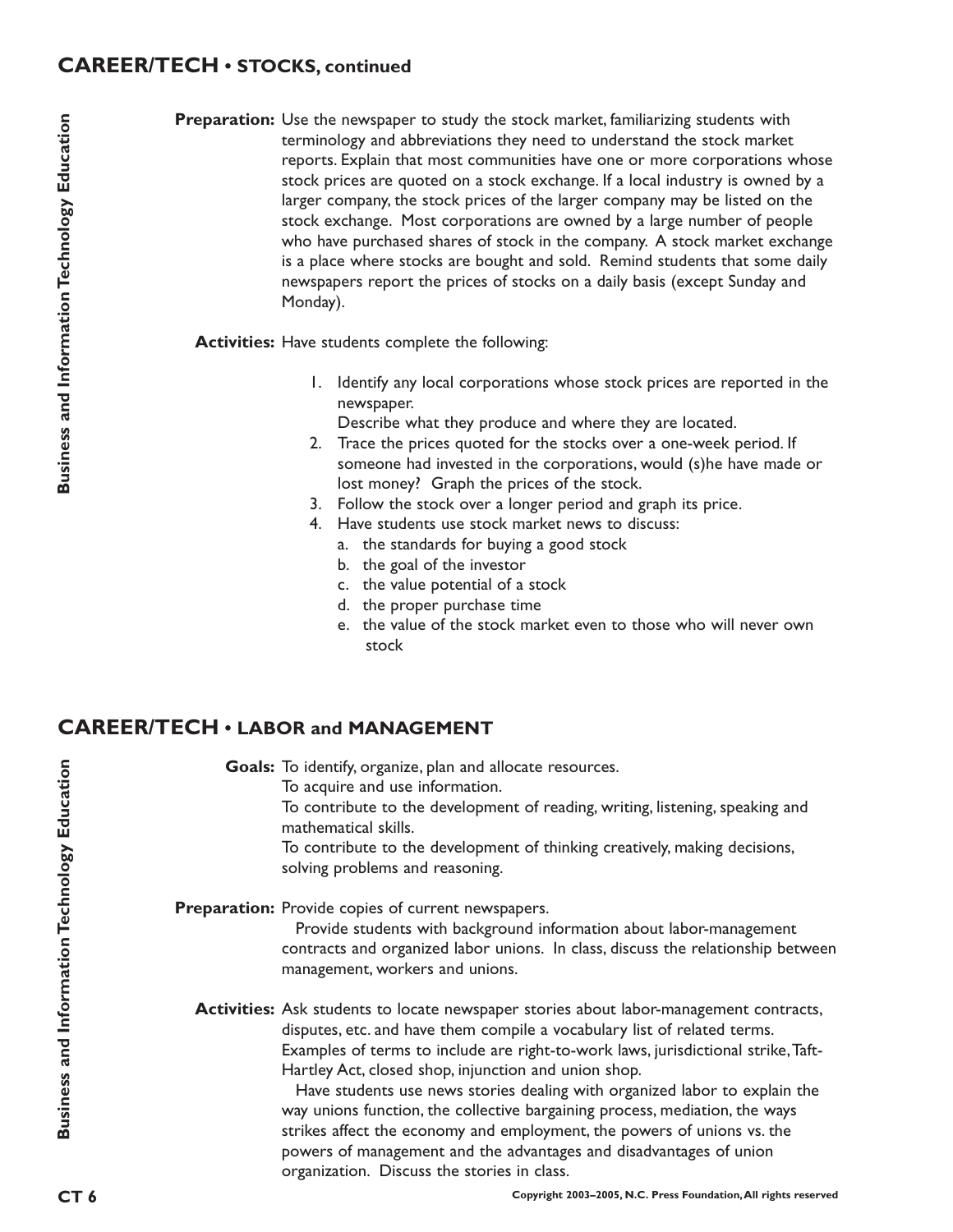# **CAREER/TECH • LABOR and MANAGEMENT**

Goals: To identify, organize, plan and allocate resources. To acquire and use information. To contribute to the development of reading, writing, listening, speaking and mathematical skills. To contribute to the development of thinking creatively, making decisions, solving problems and reasoning.

**Preparation:** Provide newspapers and explain that people view their work as a job and/or a career. Discuss why people work:

- To earn income
- To meet wants and needs
- To develop/maintain a certain lifestyle
- To strengthen self-esteem
- To experience job satisfaction

**Activities:** Have students read about someone who discusses his work or have them focus on the job of someone who is featured in the newspaper.Ask them to explain what that person gets from his/her job.Ask if the reasons fit in the categories above for why people work.

Ask if the person views his/her work as a job or a career.

## **CAREER/TECH • CHOOSING JOBS**

Goals: To identify, organize, plan and allocate resources. To acquire and use information. To contribute to the development of thinking creatively, making decisions, solving problems and reasoning.

- Preparation: Provide newspapers. Have them look for stories about people at work and for jobs in the Classified section.
	- **Activities:** Have students consider why people choose one job over another. Ask them to read Help Wanted in the Classified section and stories that tell about people's work. Have them evaluate jobs based on the following factors:
		- 1. Pay
		- 2. Good working conditions
		- 3. Being in charge
		- 4. Being your own boss
		- 5. Chance to help others
		- 6. Security or independence
		- 7. "Good" people to work with
		- 8. Enjoying responsibility and making decisions
		- 9. Opportunity to accomplish something
		- 10. Chance for promotions
		- 11. Staying busy
		- 12. Working alone
		- 13. Learning new things
		- 14. Helping the country's economy

**Career Development**

**Career Development**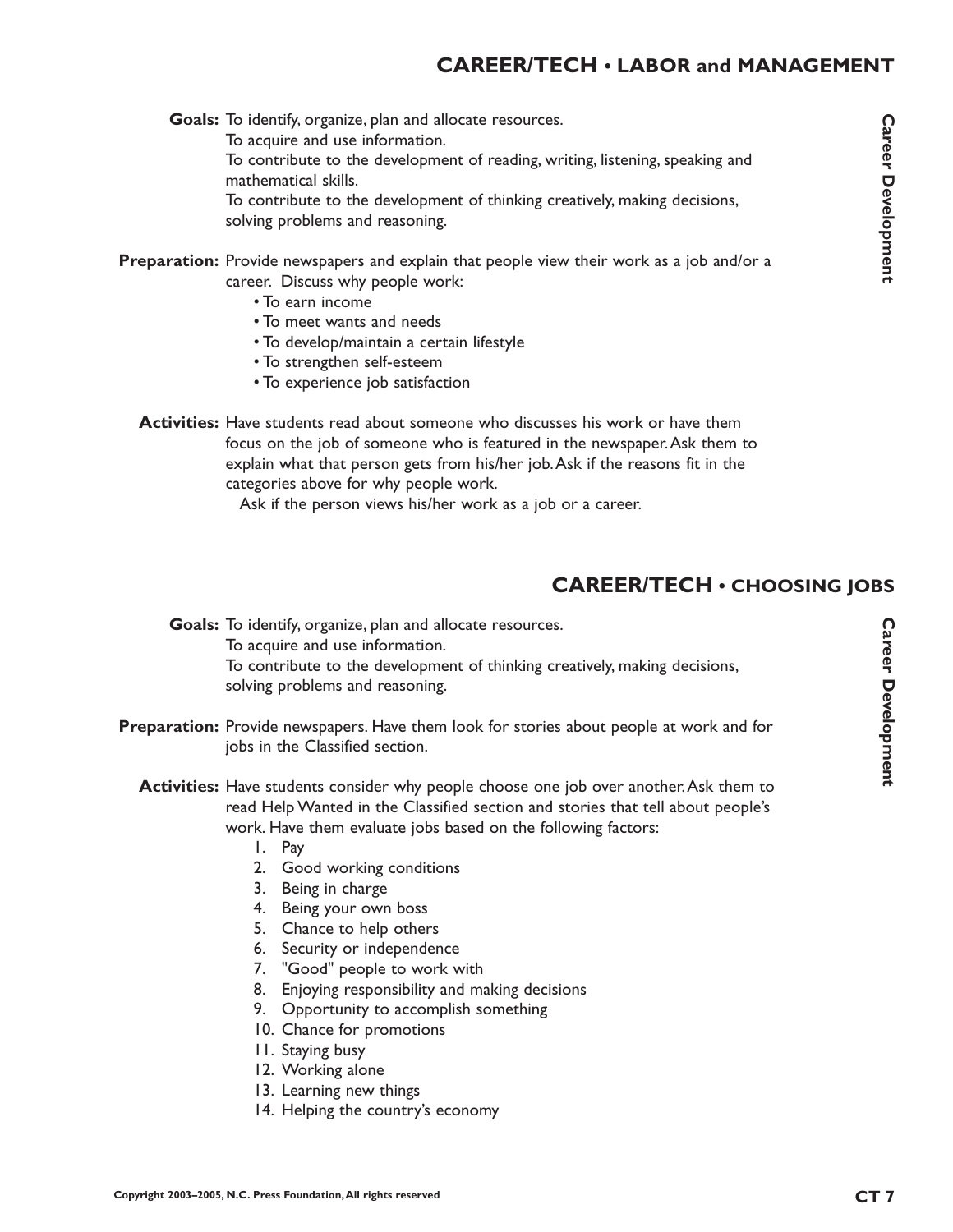## **CAREER/TECH • CHOOSING JOBS, continued**

**Activities,**

Have students evaluate why society requires a variety of different kinds of jobs.Ask:What makes a job desirable? **continued:**

> Have students look in newspapers for evidence of the many kinds of jobs society requires. Ask:What makes a job necessary? Then they should use factors to evaluate again the question about what makes a job desirable.

# **CAREER/TECH • SKILLS for HIRE**

Goals: To identify, organize, plan and allocate resources. To acquire and use information.

> To contribute to the development of reading, writing, listening, speaking and mathematical skills.

To contribute to the development of thinking creatively, making decisions, solving problems and reasoning.

Preparation: Provide newspapers and explain that just as job-seekers have criteria for the types of jobs they want, employers are looking for certain skills in their employees.

Employers value:

- Work ethic **•** Integrity
- Positive self-concept Respect for others
- 
- Self-management
- 
- 
- Sociability Basic skills
- **Activities:** Have students select jobs from the classified ads and have discussions about those jobs. Have them evaluate each job, according to the attributes that employers value. Ask students what they can do now while they are in school to develop the attributes that will lead to their becoming workers who companies and/or individuals will want to hire. Ask if the same attributes will make them successful students.

# **CAREER/TECH • HELP WANTED**

| Goals: To identify, organize, plan and allocate resources.                                                                                                                                                                                                                                                      |
|-----------------------------------------------------------------------------------------------------------------------------------------------------------------------------------------------------------------------------------------------------------------------------------------------------------------|
| To acquire and use information.                                                                                                                                                                                                                                                                                 |
| To work with a variety of technologies.                                                                                                                                                                                                                                                                         |
| To contribute to the development of reading, writing, listening, speaking and<br>mathematical skills.                                                                                                                                                                                                           |
| To contribute to the development of thinking creatively, making decisions,<br>solving problems and reasoning.                                                                                                                                                                                                   |
| <b>Preparation:</b> Provide students with current newspapers and a copy of the student<br>worksheet CT 8-1. Also provide manuals or materials which have information<br>about various jobs, such as educational requirements, job responsibilities or<br>special skills which might be needed to perform a job. |

Career

Development

**Career Development**

**Career Development**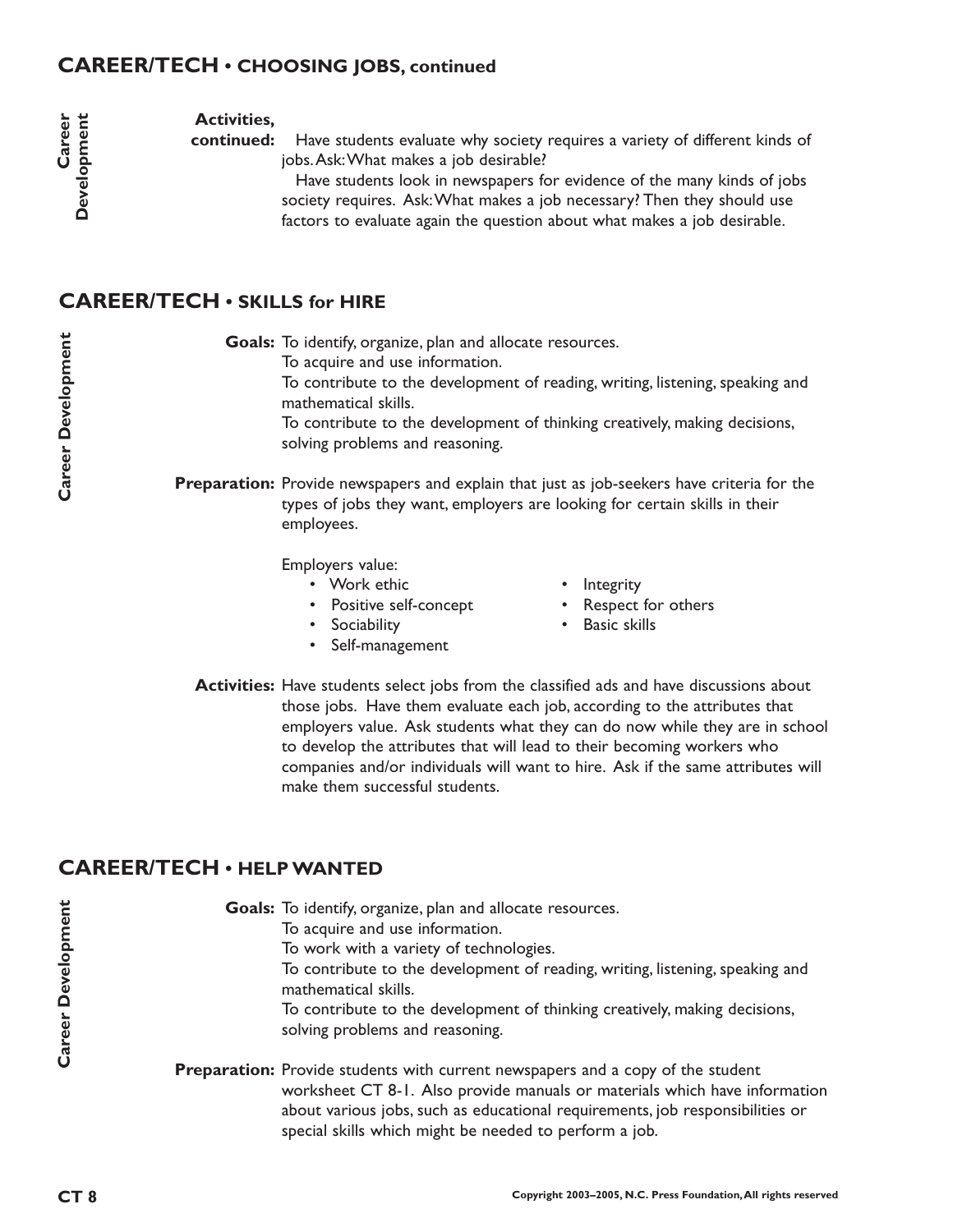#### **CAREER/TECH • HELP WANTED continued**

**Activities:** Have students use the Help Wanted of the Classified section of the newspaper to locate two jobs of which they have no knowledge. Then have them write a brief paragraph telling what they think the job is, based on the ad. They should then research the jobs and compare their original description with the actual job description. Have them use available materials for their research or interview people who have held the job or have knowledge about the job.

> From newspapers, have students choose three people who have different occupations. Provide the student worksheet CT 8-1.Ask them to read carefully and answer the following questions:

- 1. Which job requires the most formal education? Why? What kind of educational background might be required?
- 2. Which person probably earns the highest salary? Is that occupation more or less valuable to society than the others? Do you agree with the relative salary levels discussed today?
- 3. Which job is most in the public eye? What skills are required for occupations with that type of visibility? How do these skills differ from other job requirements? How does a person acquire such skills?
- 4. Which job requires the highest degree of personal ethics? Why? What other jobs require a high degree of personal ethics? Are there jobs where ethics don't matter?
- 5. Of the jobs discussed in class today, which would you most like to have? Which do you feel matches talents, abilities and education you already possess? \*

*\*Florida Vocational Journal*

### **CAREER/TECH • JOBS in the COMICS**

Goals: To identify, organize, plan and allocate resources. To acquire and use information. To contribute to the development of reading, writing, listening, speaking and mathematical skills. To contribute to the development of thinking creatively, making decisions, solving problems and reasoning.

Preparation: Provide copies of the Sunday or daily comics.

**Activities:** Ask students to read four comic strips and make a list of the jobs that the comic strip characters hold. Then have them write a brief description of each job. Examples of characters they might choose are Lois (Hi and Lois) who works in real estate, the Sergeant (Beetle Bailey) who is a career serviceman and Gil Thorpe who is a high school coach.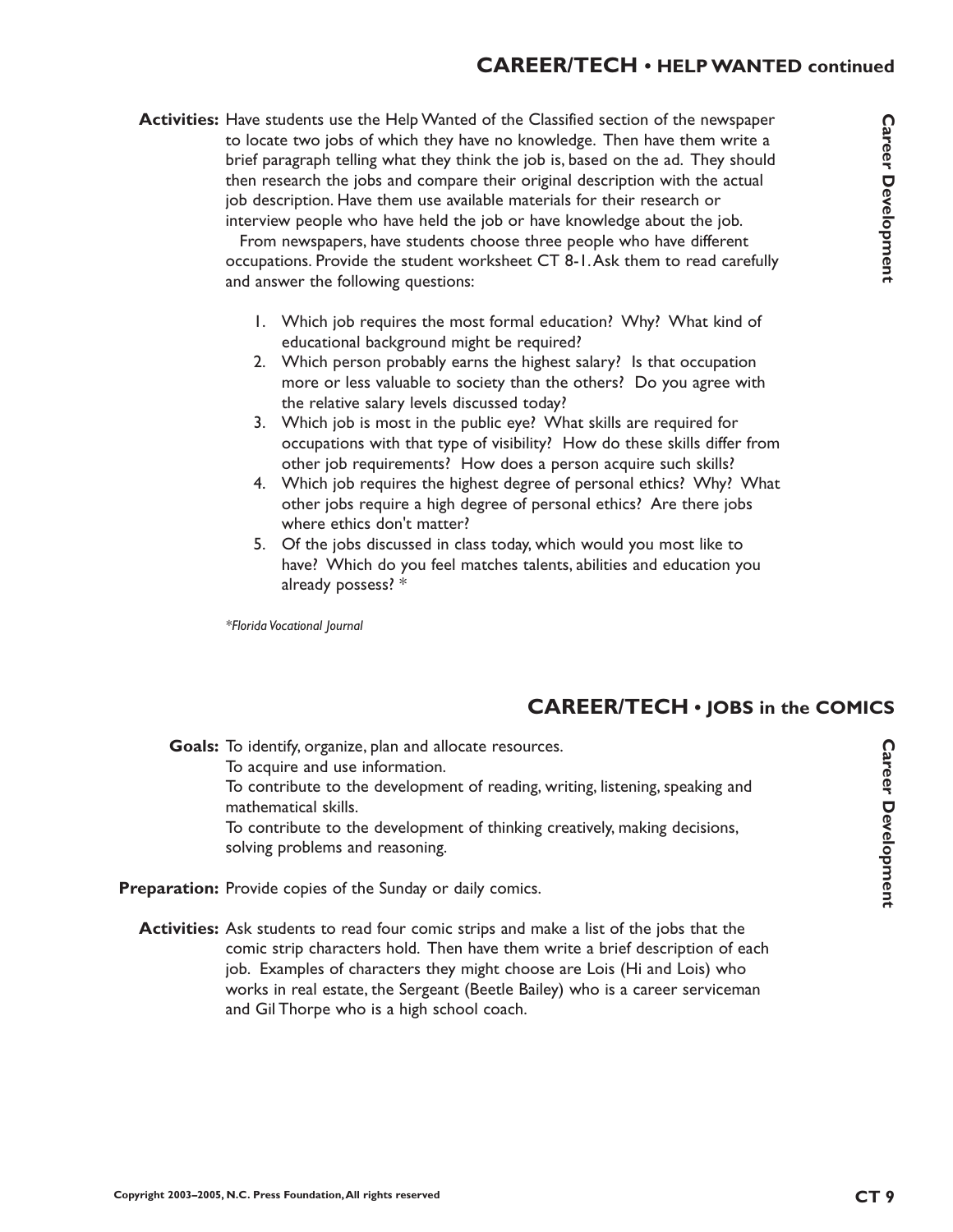### **CAREER/TECH • COMIC CHARACTERISTICS**

Goals: To identify, organize, plan and allocate resources. To acquire and use information. To contribute to the development of reading, writing, listening, speaking and mathematical skills. To contribute to the development of thinking creatively, making decisions, solving problems and reasoning.

Preparation: Provide students with copies of the Comics and the Classified section. As a class, have them look through the Help Wanted section and discuss what types of information are usually included in job descriptions. Ask them why they think it is important to include such specifics. Also have them note abbreviations that are used regularly in the section.

**Activities:** Ask students to choose their favorite comic strip characters. Have each student write a classified ad to help his/her character obtain a job he/she is qualified for. To vary the activity, have students exchange their ads and try to locate jobs in the Help Wanted section for the comic characters they receive.

# **CAREER/TECH • POLITICAL EMPLOYMENT**

Goals: To identify, organize, plan and allocate resources. To acquire and use information. To contribute to the development of reading, writing, listening, speaking and mathematical skills. To contribute to the development of thinking creatively, making decisions, solving problems and reasoning.

**Preparation:** Provide copies of the newspaper. Have students choose two politicians who are frequently in the news. Over a period of time, have them collect news stories, editorials, cartoons and columns about those politicians.

**Activities:** Have them use the information they find in the newspaper and research other materials to answer the following questions:

- 1. How did the politicians get their jobs? Were they elected or appointed?
- 2. What experience do they have for the jobs they hold?
- 3. Are there any special educational or age requirements for their jobs?
- 4. What are their job responsibilities?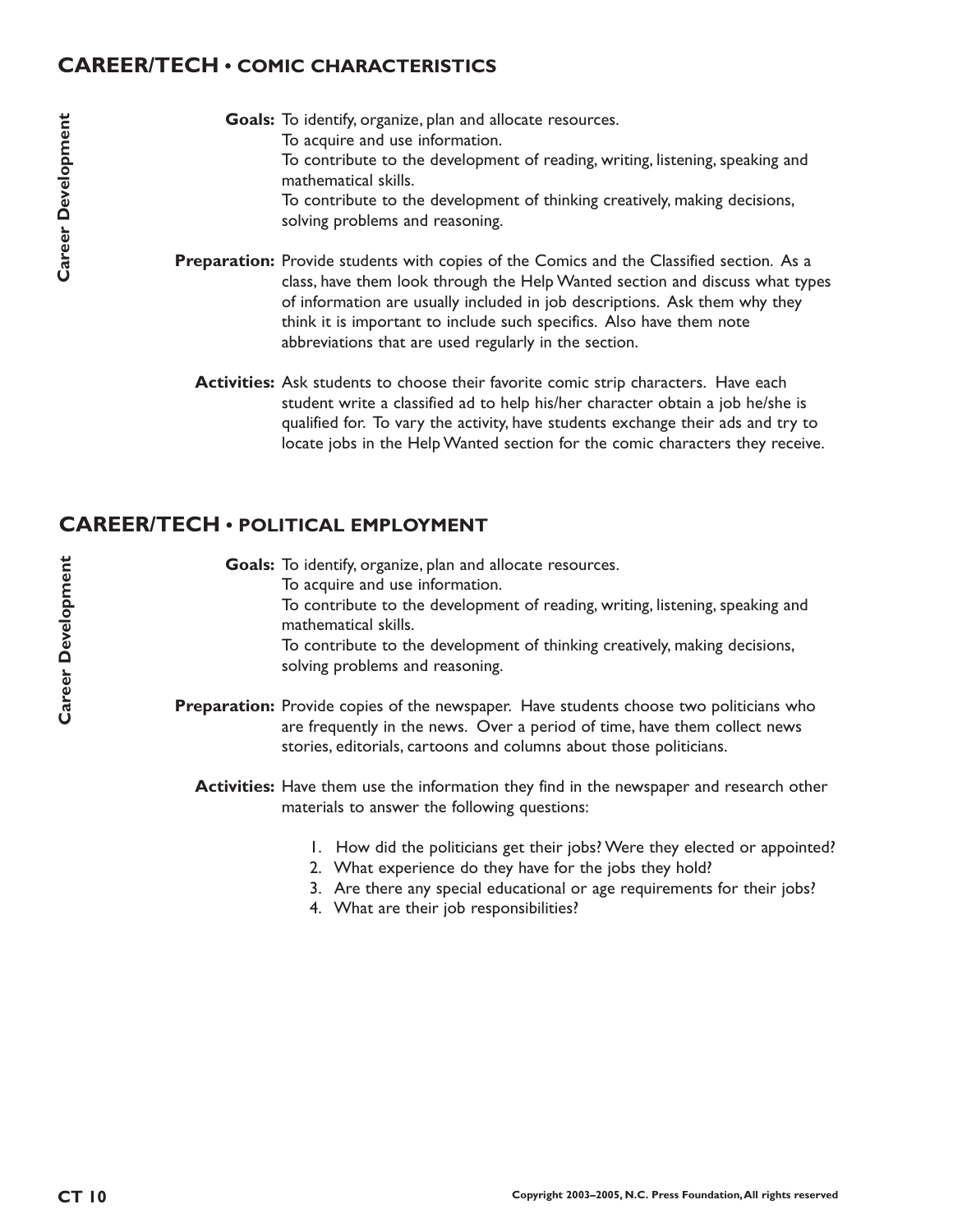# **CAREER/TECH • THAT'S CLASSIFIED**

**Career Development Career Development<br>Career Development<br>H**<br>**N**<br>**C** 

Goals: To identify, organize, plan and allocate resources. To acquire and use information. To work with and operate effectively within social organizations and technological systems. To contribute to the development of reading, writing, listening, speaking and mathematical skills. To contribute to the development of thinking creatively, making decisions,

solving problems and reasoning.

Preparation: Provide copies of the Classified section and the student worksheet CT 11-2.

**Activities:** Ask students to make a list of all the jobs that they have ever had. Then have them choose one and write their own ads to be placed in the Classified section. Ask: How many words did you use? Using the scale found in the Classified section, how much will your ad cost for one day? for a week? Can you rewrite your ad so that it costs less?

> After students become familiar with the Classified section section of the newspaper, have each locate a job that requires no high school, some high school, one year at a community college or technical school, a college degree and a graduate degree. Have students find a job that requires no experience and one that does require experience. Ask:Are any requirements hard to match with jobs?

Have students use the Classified section to locate and circle jobs in the section that match each of the following requirements: requires travel, will train you, requires experience, requires a B.A. or B.S. degree, pays the most money, requires keyboarding skills, requires working with people, requires a car, requires working outdoors, requires working at night, requires math skills, requires writing skills and requires a uniform.

# **CAREER/TECH • HUNT for EMPLOYMENT**

#### **Goals:**

To identify, organize, plan and allocate resources.

To acquire and use information.

To work with others by participating as a team member.

To contribute to the development of reading, writing, listening, speaking and mathematical skills.

To contribute to the development of thinking creatively, making decisions, solving problems and reasoning.

#### **Preparation:**

Provide copies of newspapers. Have students use the indexes on the front page and in Classified section and the section headings or flags to become familiar with the newspaper. Scanning activities like the one below require students to look for items in the entire newspaper.

#### **Activities:**

The following scavenger hunt requires students to use the entire newspaper. It was outlined in the September 1983 issue of the *Florida Vocational Journal.* Ask a student or team of students to locate and mark each of the following items in the newspaper: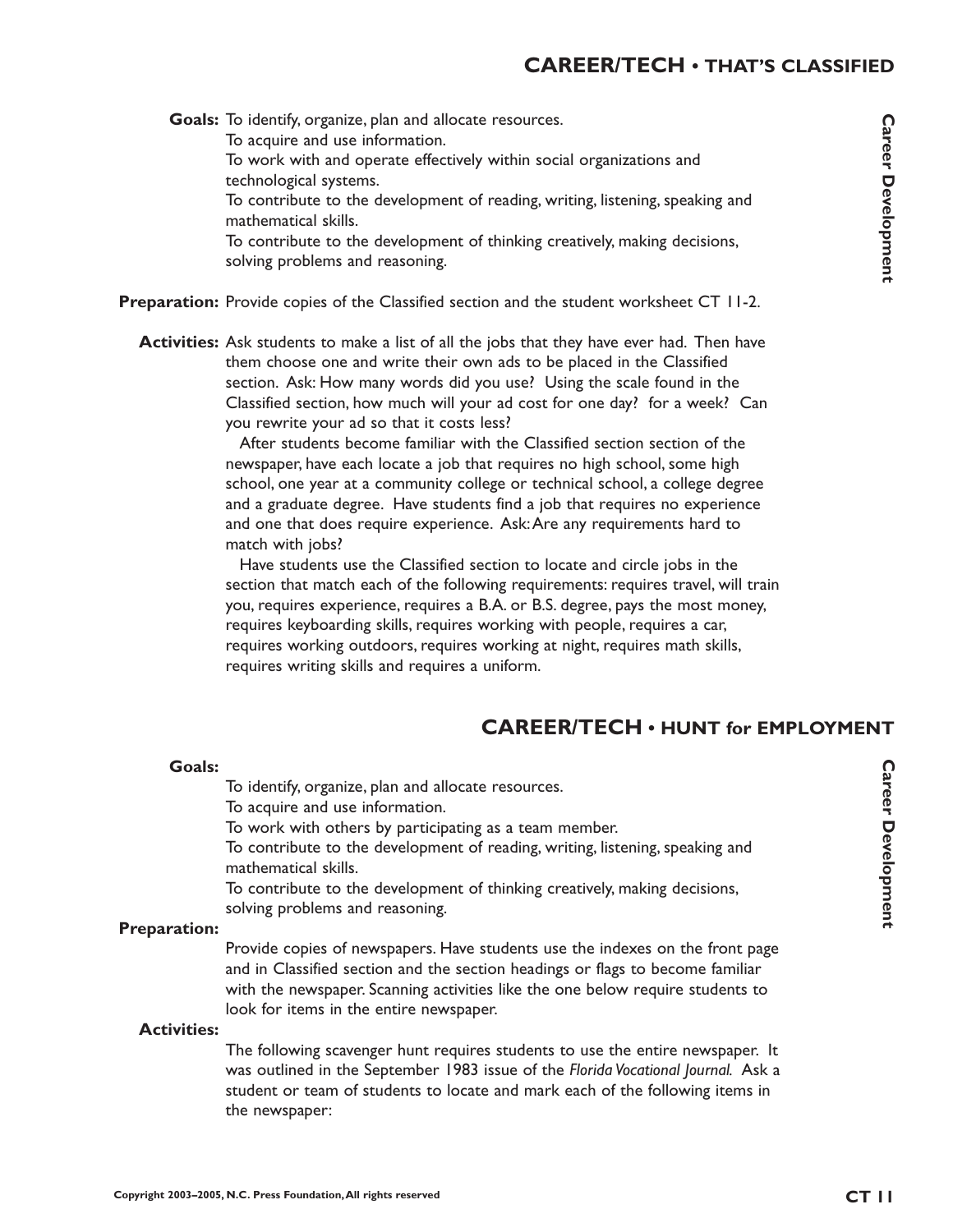### **CAREER/TECH • HUNT for EMPLOYMENT, continued**

| l |
|---|
|   |
|   |
|   |
|   |
| ; |
|   |
|   |

#### **Activities,**

**continued:**

- 1. An equal opportunity employer
- 2. A syndicated column offering career advice
- 3. A private sector job
- 4. A public sector job
- 5. An employment agency
- 6. A "fee paid" job listing
- 7. A job requiring a "self-starter"
- 8. An example of a "position wanted" ad
- 9. A news story on national, state or local employment
- 10. A comic strip with the workplace as a setting
- 11. A job you would like to have when you are 40 years old

## **CAREER/TECH • PERSON in CHARGE**

| <b>Goals:</b> To identify, organize, plan and allocate resources.                                             |
|---------------------------------------------------------------------------------------------------------------|
| To acquire and use information.                                                                               |
| To contribute to the development of reading, writing, listening, speaking and<br>mathematical skills.         |
| To contribute to the development of thinking creatively, making decisions,<br>solving problems and reasoning. |
| <b>Preparation:</b> Provide students with copies of the newspaper.                                            |

**Activities:** Ask students to use any section of the newspaper to locate six jobs that require a boss or someone to be in charge. Have them explain why those jobs require a person in charge.

# **CAREER/TECH • WHAT'S YOUR SPECIALTY**

Goals: To identify, organize, plan and allocate resources.

To acquire and use information.

To work with a variety of technologies.

To contribute to the development of reading, writing, listening, speaking and mathematical skills.

To contribute to the development of thinking creatively, making decisions, solving problems and reasoning.

- Preparation: Provide copies of both local newspapers and newspapers from various cities throughout the United States. Familiarize students with the indexes in the Classified section.You may also refer students to the Classified section of online newspapers. For links to North Carolina newspapers, visit http://www.ncpress.com. For links to national and international newspapers, visit http://www.naa.org.
	- **Activities:** Have students scan the paper for examples of jobs that require unusual training and experience. Have them locate the "employment wanted" section in the newspaper.Then have them choose two specialized jobs. Ask them to choose

**Career Development**

Career Development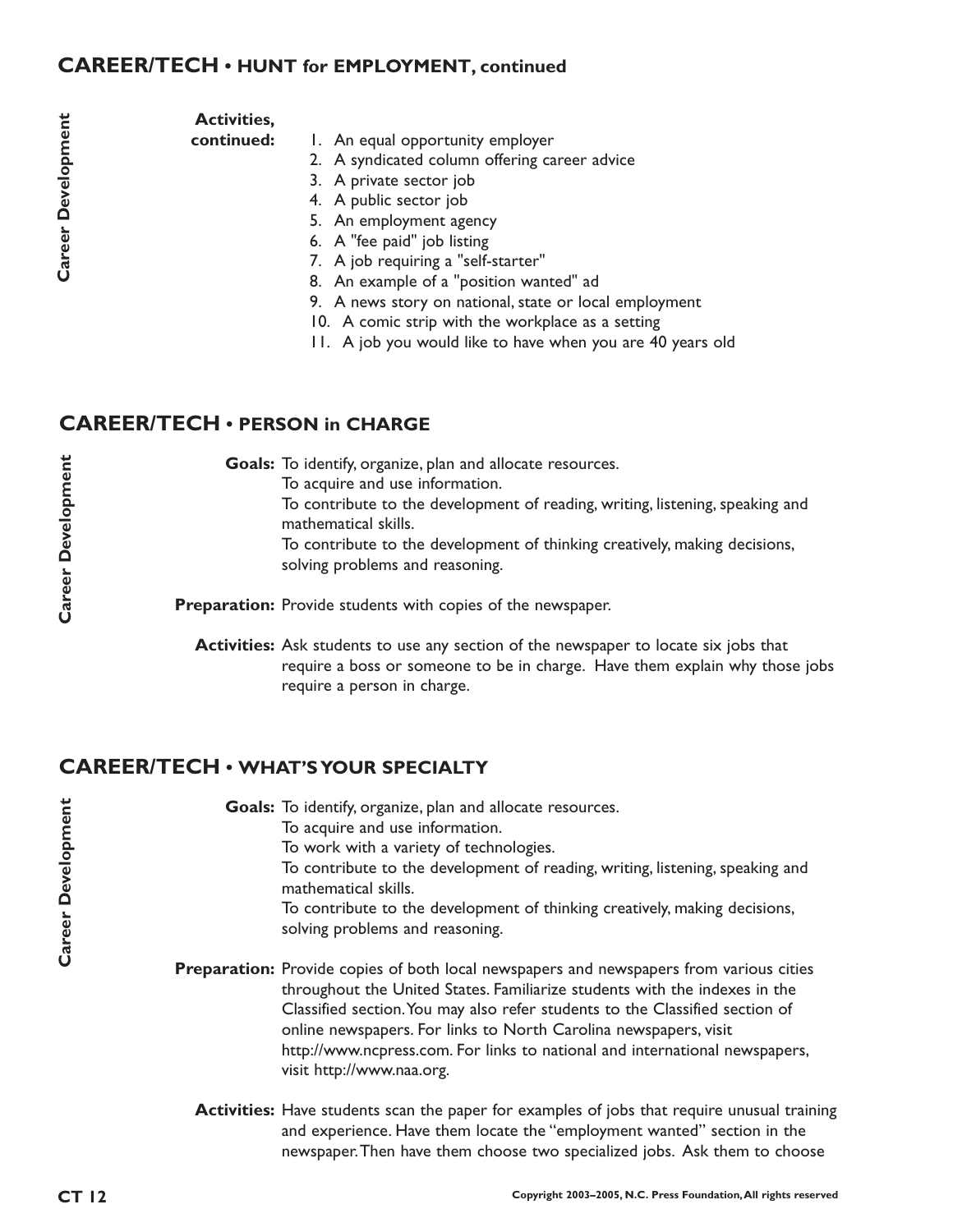#### **Activities,**

continued: one that they would like. Have them answer the following questions:

- 1. What are the requirements for the job you want?
- 2. Do you need to go to college?
- 3. Should you consider a technical school or take a job where you learn while you work?

Have students compare the employment opportunities in other cities by reading the news and classified ads in their local paper and in newspapers from other cities. Ask them to choose one occupation and compare salary ranges, working hours and conditions in various areas of the country. Ask them to note whether higher wages are paid for the same job in some areas.

Have students read the apartment and real estate listings and grocery and retail ads to determine if the cost of living is different in other areas of the country. Students should use online newspapers as well as print newspapers to obtain information about locations other than their own community and region.

To obtain copies of print newspapers, follow the directions on Target Dating described in the Comparing Newspapers activity of the Language Arts section and in the Appendix.

# **CAREER/TECH • SALARY COMPARISONS**

Goals: To identify, organize, plan and allocate resources. To acquire and use information. To contribute to the development of reading, writing, listening, speaking and mathematical skills. To contribute to the development of thinking creatively, making decisions, solving problems and reasoning.

Preparation: Provide the Classified section of the newspaper.

**Activities:** Ask students to find a position in the Help Wanted section that tells the annual salary offered. Ask them to figure the amount they would make at this job each month, each week, each day and per hour. Then ask them to compute several more jobs of a similar nature and determine which employer pays the best salary.

**Career Development**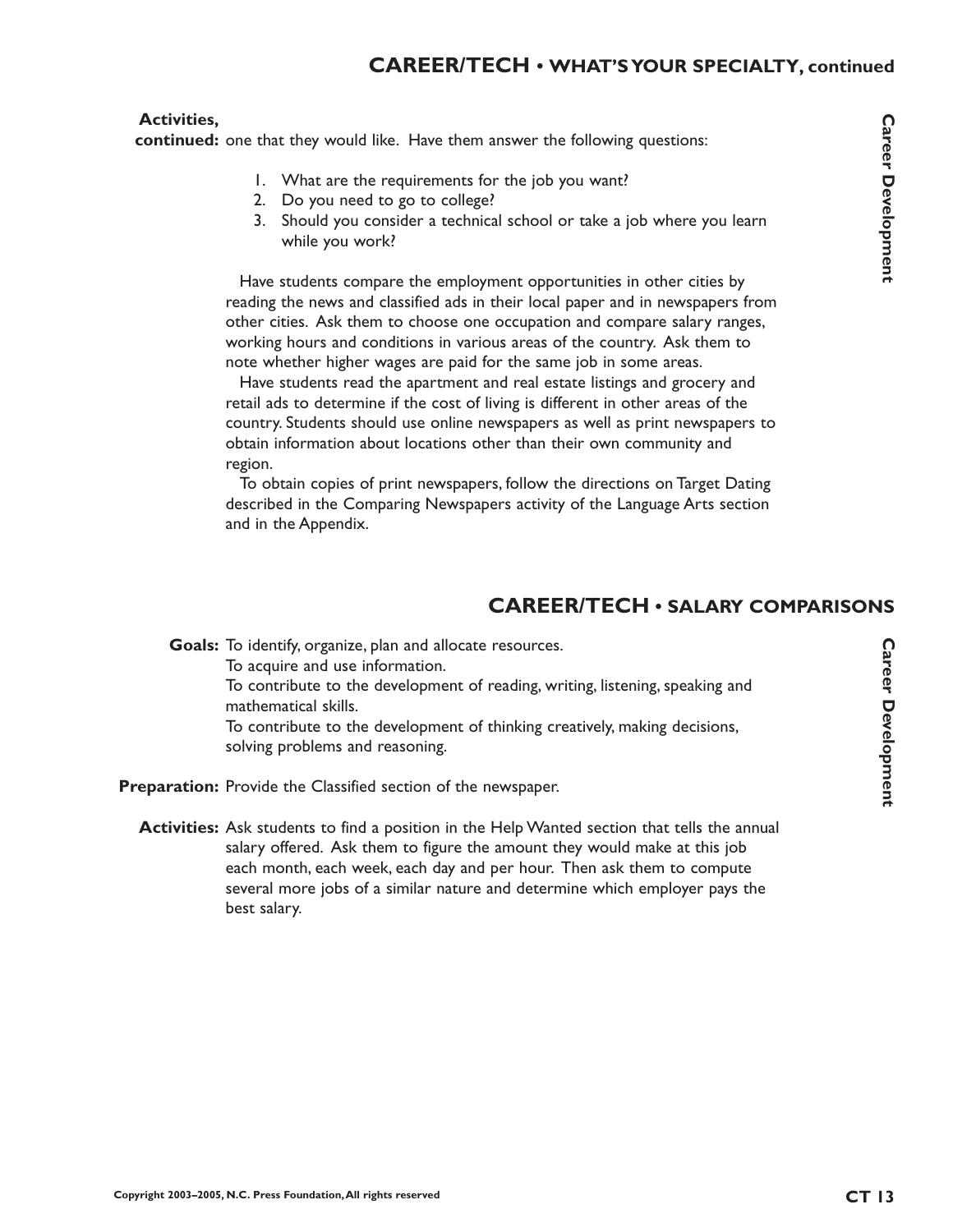### **CAREER/TECH • HOW'S the JOB MARKET?**

Goals: To identify, organize, plan and allocate resources. To acquire and use information. To contribute to the development of reading, writing, listening, speaking and

mathematical skills. To contribute to the development of thinking creatively, making decisions solving problems and reasoning.

Preparation: Provide copies of both a local newspaper and an out-of-town newspaper. Familiarize students with the Business and the Help Wanted sections of the newspaper.

**Activities:** Have students use news stories and classified ads to compile a summary of the job market. Have them answer the following questions:

- 1. Where are there shortages of workers?
- 2. What new areas are opening up which might demand more people?
- 3. Where do the greatest needs exist?
- 4. What skills are demanded?
- 5. What types of training programs are available?

Have students use an out-of-town newspaper to choose a job they like. Have them pretend they get the job and have them list all the details they need to know before planning a move. For example, have them consider the cost of a place to live, of moving, etc.They should search Classified section in their new location for a home or apartment and look through retail ads to determine where the cost of living is greater in their new community.

### **CAREER/TECH • FEED a FAMILY**

Goals: To identify, organize, plan and allocate resources. To acquire and use information. To work with a variety of technologies. To contribute to the development of reading, writing, listening, speaking and mathematical skills. To contribute to the development of thinking creatively, making decisions, solving problems and reasoning.

- Preparation: As a class, assess the special nutritional needs of children, adolescents, adults and older persons. Search the U.S. Department of Agriculture Web site for the latest nutrition guides. Provide copies of the newspaper and the student worksheet CT 14-3. For more ideas on using newspapers in a study of foods and nutrition, refer to pages  $H$  16 – H 20 in the Health section of this teacher's guide.
	- **Activities:** Have students use the Food section from the newspaper to plan three dinner menus for a family of four (or their own family). Meals must be economical, yet nutritionally balanced. Students should consider the needs of different members of the family in their planning. Students should "buy" the items for the complete meals from the Food section, figuring the total cost and approximating the cost per person for each meal.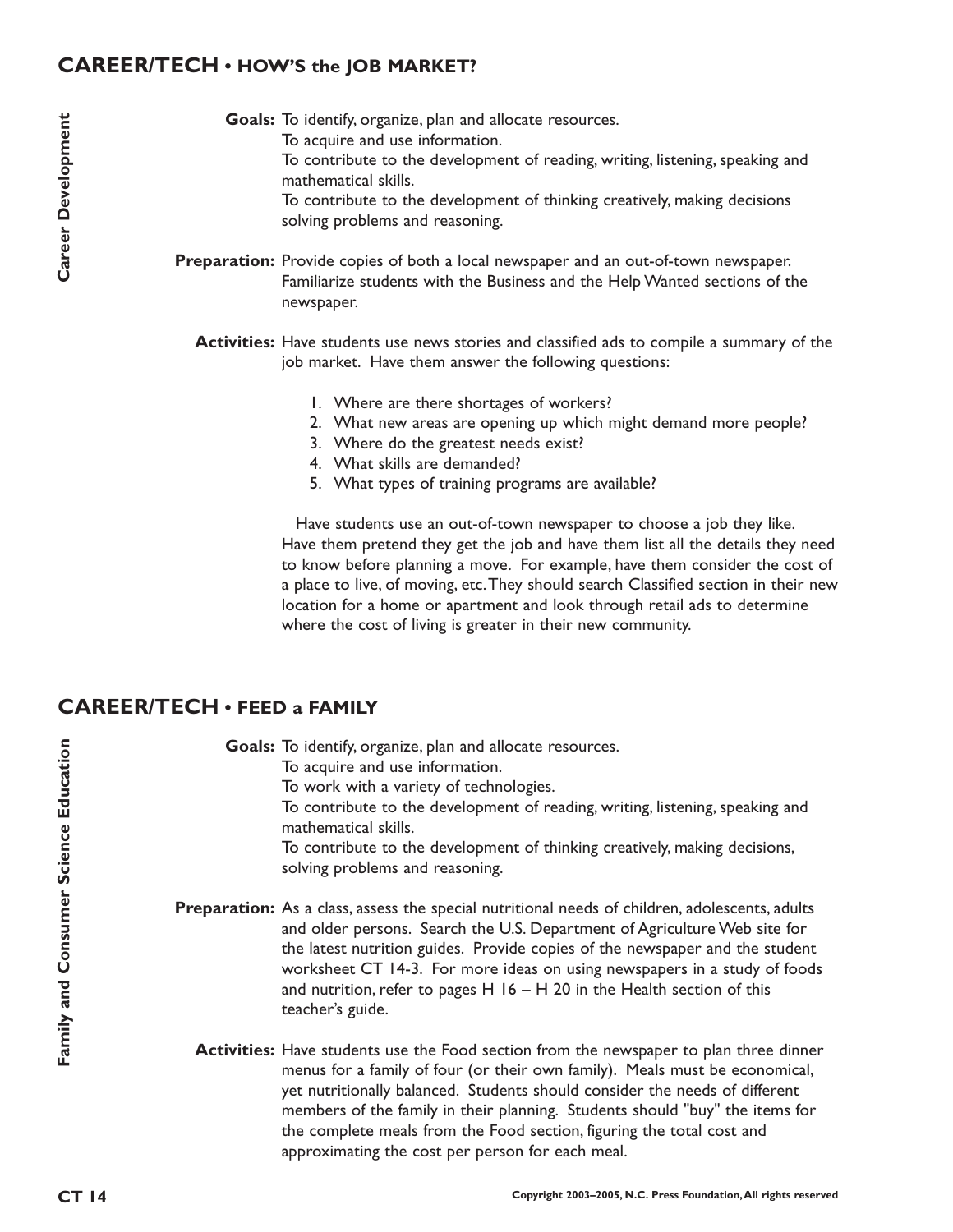Goals: To identify, organize, plan and allocate resources. To acquire and use information. To work with others by participating as a team member, serving clients/customers, negotiating and working with diversity. To contribute to the development of reading, writing, listening, speaking and mathematical skills. To contribute to the development of thinking creatively, making decisions, solving problems and reasoning.

Preparation: Provide copies of newspapers.

As a class, discuss how someone's food preferences may be affected by his/her environment, lifestyle, background, economic status and education. Discuss: People enjoy eating out at least once in a while. During the past few years there has been a tremendous increase in the number of fast-food restaurants in most communities. Fast-food restaurants reflect, at least to a degree, changing American lifestyles.

Activities: Give students instructions similar to the following:

Examine the newspaper advertisements for places to eat in your community. Identify those restaurants that specialize in fast-foods and those that offer a full menu. Determine the food preferences of people in your community by analyzing the kinds of foods that are advertised. Identify the restaurants that belong to a chain or franchise.

Read feature stories and weekly columns on eating out in your community. From what you read in the stories and columns, determine and list the characteristics of a good restaurant. Judge a restaurant where you eat using the list of characteristics as a checklist. Write a column about the restaurant. Survey your classmates to determine their food preferences and favorite places to eat.

# **CAREER/TECH • KITCHEN ESSENTIALS**

Goals: To identify, organize, plan and allocate resources. To acquire and use information. To contribute to the development of reading, writing, listening, speaking and mathematical skills. To contribute to the development of thinking creatively, making decisions, solving problems and reasoning.

Preparation: Provide newspapers with advertisements.

**Activities:** Have students shop the newspaper for kitchen equipment. They should display what they find in categories, such as basic utensils, large appliances and small appliances. Have them look for descriptive words for each item in the newspaper ads and explain the function of each piece of kitchen equipment.

Family and Consumer Science Education **Family and Consumer Science Education**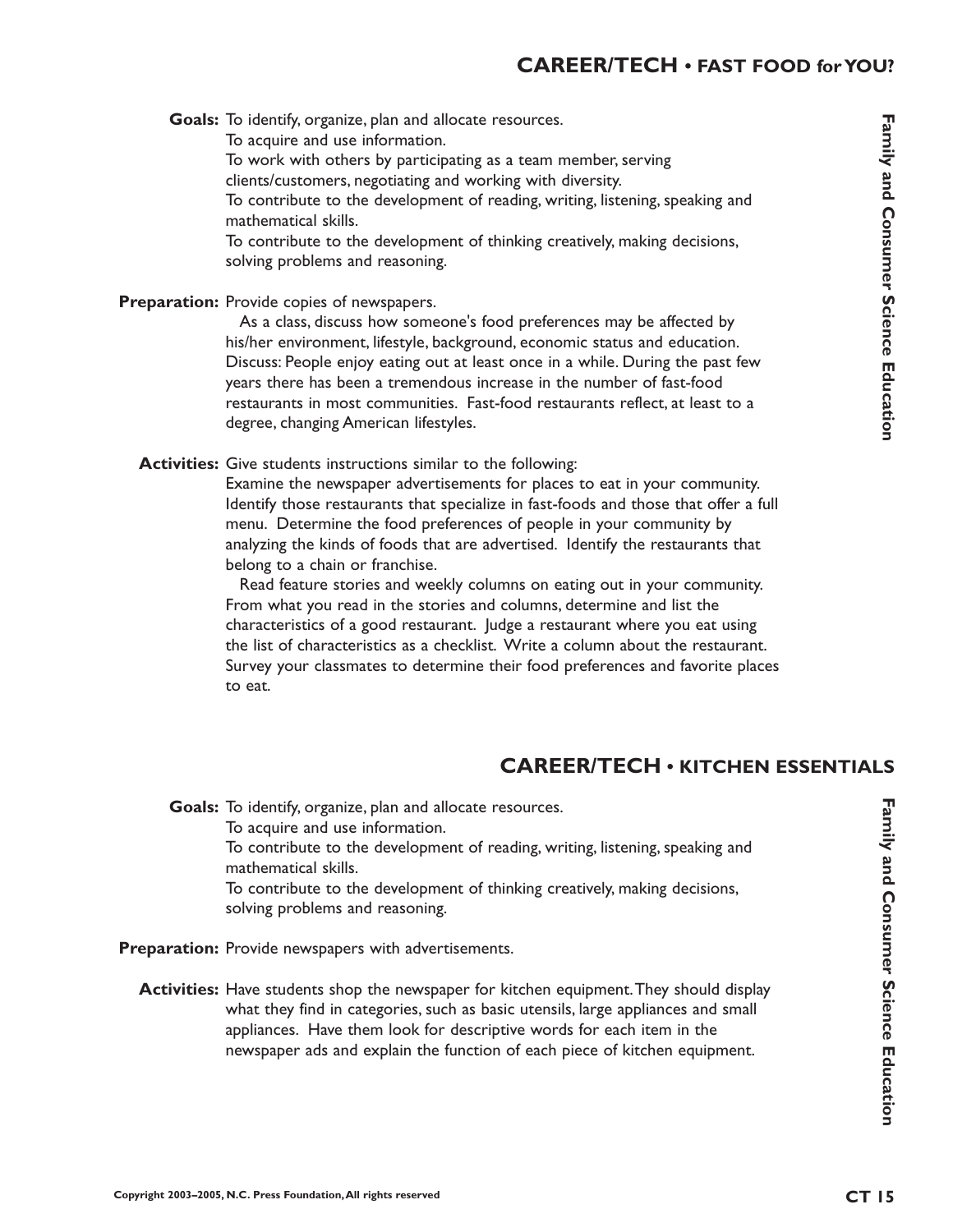### **CAREER/TECH • KITCHEN ESSENTIALS, continued**

#### **Activities,**

**continued:** Ask them to stock a home with items they find in the newspaper. Have them consider retail and classified ads.They should list items in categories and price ranges. When possible, use the prices listed in the newspaper. When prices are unavailable, have students estimate the prices or contact the stores. Have students spot the most and least expensive items. Ask students which items are essential and which are optional.

> Extend the activity by having students look for recipes to prepare in their kitchens. Have them create a bank of cooking terms from newspaper recipes.

### **CAREER/TECH • WATCH THEM GROW**

Goals: To identify, organize, plan and allocate resources.

To acquire and use information.

To work with and operate effectively within social organizations.

To contribute to the development of reading, writing, listening, speaking and mathematical skills.

To contribute to the development of thinking creatively, making decisions, solving problems and reasoning.

**Preparation:** Provide newspapers. Review activities on S16 in the Science section of this teacher's guide. Explain that young children go through various developmental stages:

- Prenatal
- Infant development
- Toddler development
- Pre-school age

**Activities:** Have students use the newspaper to find parental advice with explanations about behaviors of young children.They should look in advice columns as well as in articles. Students should categorize the advice by developmental stage.

Students can also look through the newspaper for special community events that would be suitable for preschoolers.Additionally, they should look for activities that would not be suitable for preschoolers and explain why those are not appropriate.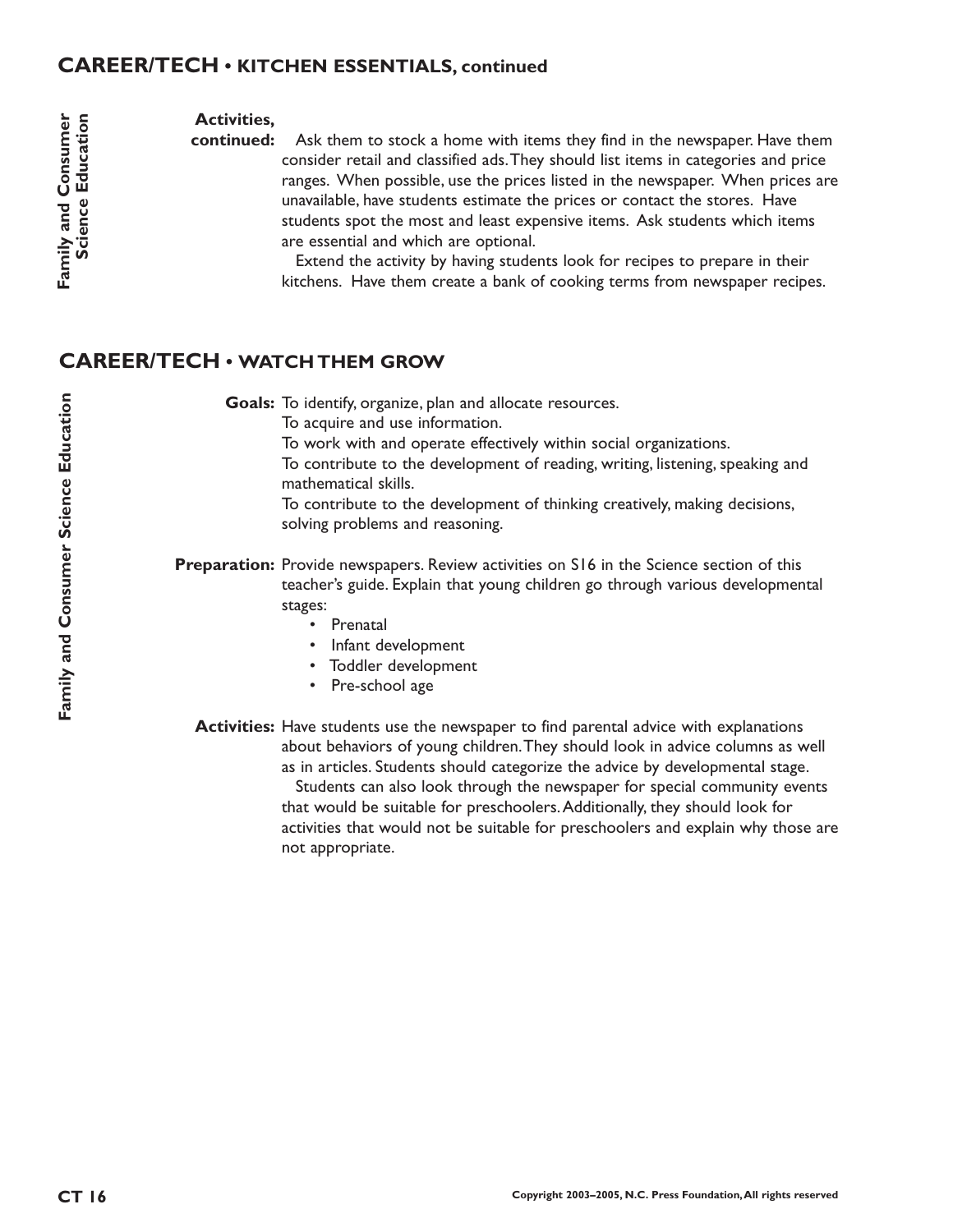**Family and Consumer Science Education amily and Consumer Science Education**

Goals: To identify, organize, plan and allocate resources. To acquire and use information. To work with and operate effectively within social organizations and technological systems. To contribute to the development of reading, writing, listening, speaking and mathematical skills. To contribute to the development of thinking creatively, making decisions, solving problems and reasoning.

- Preparation: Provide copies of the newspaper. In class discussion, talk about what services community government provides for its taxpayers.
	- **Activities:** Have students look through daily newspapers for one week and clip stories that give examples of services, such as police or fire department news, snow removal and so on.Ask students to find stories that tell how taxes help pay for those services.

Instruct students to select a job that includes salary in the Classified section section. Have them figure the take-home pay on a monthly basis. For this exercise, use figures of deduction based on current tax law or these figures: 12 percent Federal Tax, eight percent State Tax, and nine percent Social Security or ones based on current tax law. Extend the activity to include a deduction for United Way contributions, a loan from the credit union and health insurance.

# **CAREER/TECH • HEALTH CAREERS**

Goals: To identify, organize, plan and allocate resources.

To acquire and use information.

To contribute to the development of reading, writing, listening, speaking and mathematical skills.

To contribute to the development of thinking creatively, making decisions, solving problems and reasoning.

- **Preparation:** Provide newspapers. Refer to activities in the Health and Science sections of this teacher's guide that deal with careers in science (S 2 - S 3) and health (H 9).
	- **Activities:** Ask students to begin scanning the newspaper regularly for articles and job listings in the medical and health fields.

Ask students to look through the classified ads, specifically at the Medical section of the Help Wanted listings. Ask students to identify jobs, salaries and benefits of several health-related jobs. Discuss the availability of those jobs and what might affect their availability in the future.

Have students look for news stories and columns about health-related issues and careers. Ask them to summarize and draw conclusions from stories they find. Have them pay particular attention to events and information that affect those working in health occupations.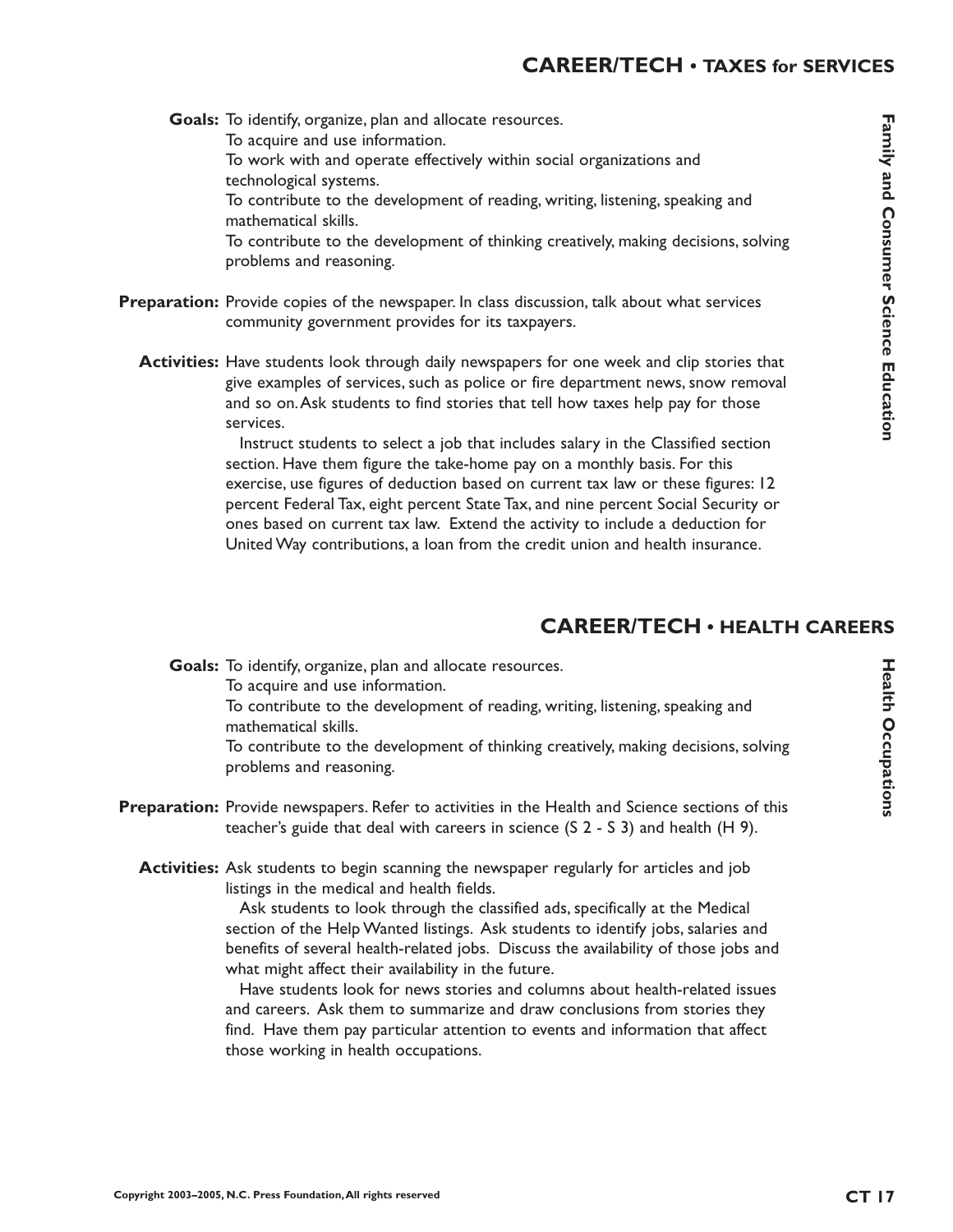### **CAREER/TECH • MARKETING MAGIC**

Goals: To identify, organize, plan and allocate resources.

- To acquire and use information.
	- To work with others by participating as a team member, serving

clients/customers, negotiating and working with diversity.

To work with a variety of technologies.

To contribute to the development of reading, writing, listening, speaking and mathematical skills.

To contribute to the development of thinking creatively, making decisions, solving problems and reasoning.

Preparation: Provide current issues of the newspaper. Refer to the activities on advertising appeals on pages LA 59 in the Language Arts section of this teacher's guide.

**Activities:** Have students locate sections of the newspaper where retail advertising is heavy.

> Have students choose an ad which is well designed and one that is not as eye-catching. They should clip the ads.Ask them what makes the one ad effective and the other not as effective. Have them suggest ways to make the less effective ad more appealing.

> To be a successful businessman requires strategy. Have students figure out strategies used by companies trying to increase demand for their goods or services. Ask them to clip ads from two firms and determine what the marketing strategy is for each.They should decide which they think is more effective and what the consequences will be for the companies.

Ask students to clip ads from the Services section of Classified section and analyze them. Have them write their own ad for a service they can provide.

In class discussion, have students suggest the characteristics of good ads from the point of view of the advertiser. Such characteristics include:

- 1. The consumer will want to buy the product.
- 2. The consumer will believe the product is a good buy, or that others will recognize the product as expensive and the consumer as one who can afford it.
- 3. The consumer will purchase items at regular price as well as items on sale.
- 4. The consumer will become a regular user of the product.
- 5. The consumer, on examination of the item in the store, will recognize its undesirable characteristics and switch to a more expensive item.
- 6. The consumer will have a favorable attitude toward the advertiser or his goods or services.

Desirable characteristics vary from ad to ad, of course. In class discussion, have students identify the characteristics of a good ad from the point of view of the consumer.

Such characteristics include:

- 1. A logical, practical need for the product is stated.
- 2. Information that permits quality comparisons is included.
- 3. The total price for a specified product is included.
- 4. Ads are for products in sufficient stock to meet demand or make clear that quantity is limited.
- 5. Descriptive adjectives are meaningful.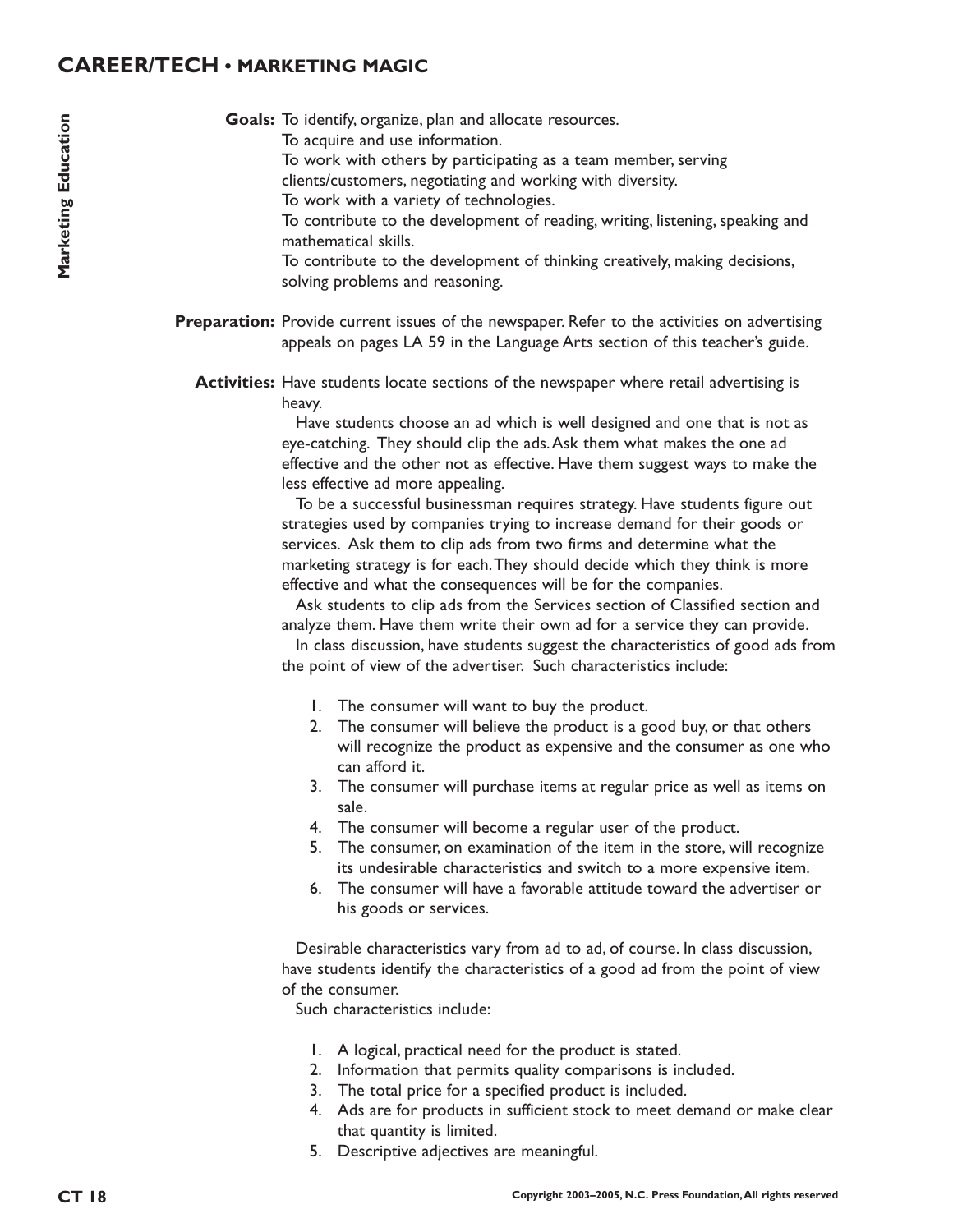#### **Activities,**

- Business advertising is used, of course, to persuade people to buy a particular product. Some of the advertisements are specifically designed to appeal to certain people, the ones who are most likely to buy the product. Ask students to analyze ads. Give the following instructions: **continued:**
	- 1. Examine one issue of your newspaper. Identify one of more advertisements designed to appeal to women, men, children, high income shoppers, bargain shoppers, teenagers, people in different occupations. Refer to graphic organizer S 36-17.
	- 2. Note where ads are placed in the newspaper. Explain why some ads are located where they are.
	- 3. Select the ad that you like the best. Identify why you think it is the best of all that you have examined.
	- 4. Take any two of the ads you have studied and change the target audience, i.e., from an appeal to high income individuals to a person looking for a bargain.

# **CAREER/TECH • COMPETITION**

Goals: To identify, organize, plan and allocate resources.

To acquire and use information.

To work with others by serving clients/customers and negotiating.

To contribute to the development of reading, writing, listening, speaking and mathematical skills.

To contribute to the development of thinking creatively, making decisions, solving problems and reasoning.

#### Preparation: Provide newspapers.

Explain to students that competition involves a contest between two or more individuals or groups to win some prize or advantage. In a free enterprise economic system like ours, competition involves the rivalry between two or more business enterprises to sell particular goods and/or services. Discuss how competition affects both businesses and consumers. For example, have students consider situations where businesses have no competition.Ask: How may the lack of competition affect prices for the consumer? Why does competition between businesses benefit the consumer?

**Activities:** Have students use newspaper advertisements to identify at least five types of businesses in the community where there is a great deal of competition. Follow up this activity by having students write a brief story describing the results of their study, explaining why there is more competition in some areas of business than others. Have them clip examples from newspapers of various ads that indicate how businesses compete with each other.

Marketing Education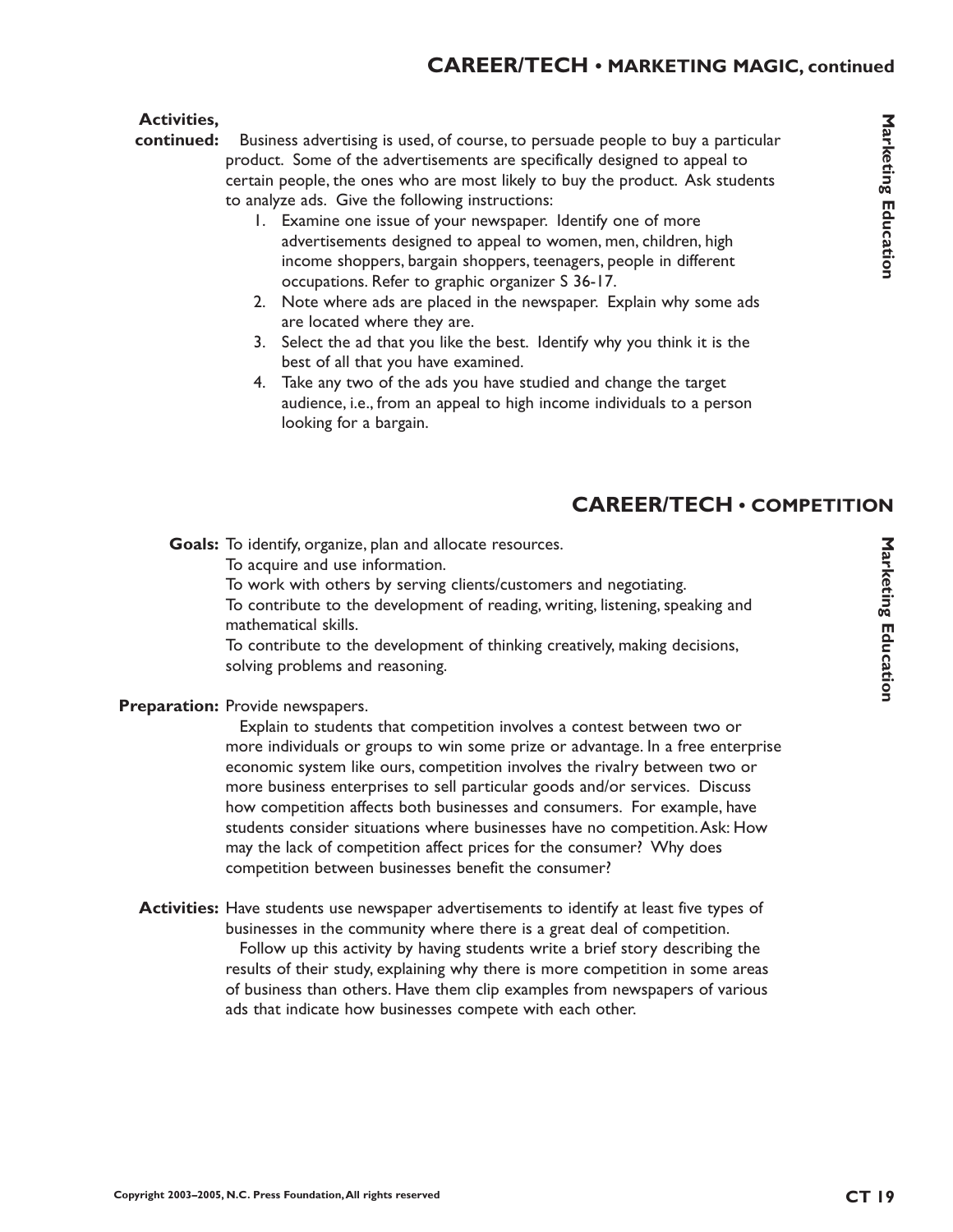### **CAREER/TECH • RESALE in the CLASSIFIED SECTION**

Goals: To identify, organize, plan and allocate resources.

To acquire and use information.

To contribute to the development of reading, writing, listening, speaking and mathematical skills.

To contribute to the development of thinking creatively, making decisions, solving problems and reasoning.

Preparation: Provide copies of local newspapers and newspapers from other areas. Familiarize students with the Classified section of each newspaper, pointing out the organization of the section, the index and the wide range of categories included in the section.

> Explain that people use classified ads to sell unwanted items. An examination of the Classified section reveals a wide range of items to be resold.

Activities: Give students the following instructions:

- 1. Read the For Sale ads in the newspaper. Notice the writing style that is used, including the use of abbreviations.
- 2. Select an item that you would actually like to sell. Write a classified ad and post it on the bulletin board. Determine whether anyone is successful in selling his/her item.
- 3. Analyze the For Sale ads to determine the most frequently-offered items. If possible, compare the ads with those you find in another community's newspaper.
- 4. Examine the Classified section in one issue of the newspaper. Identify the three or four most frequently-advertised items, the number of pets or animals for sale, the most unusual three or four items, items you would most and least like to own.
- 5. Write a feature story to explain what you can conclude about your community from the Classified section.
- 6. Compare the classified ads in your newspaper with those in newspapers from other communities. How are they alike or different? Do the items for sale provide clues as to where the community is located? Discuss your findings.

# **CAREER/TECH • COMPARE and SAVE**

Goals: To identify, organize, plan and allocate resources. To acquire and use information. To work with a variety of technologies. To contribute to the development of reading, writing, listening, speaking and mathematical skills.

To contribute to the development of thinking creatively, making decisions, solving problems and reasoning.

Preparation: Provide local newspapers and newspapers from other communities. Discuss: Wise shoppers compare prices before buying. The newspaper is an excellent source to help you check both prices and availability of goods. Newspapers, in addition, print coupons that may help you save money.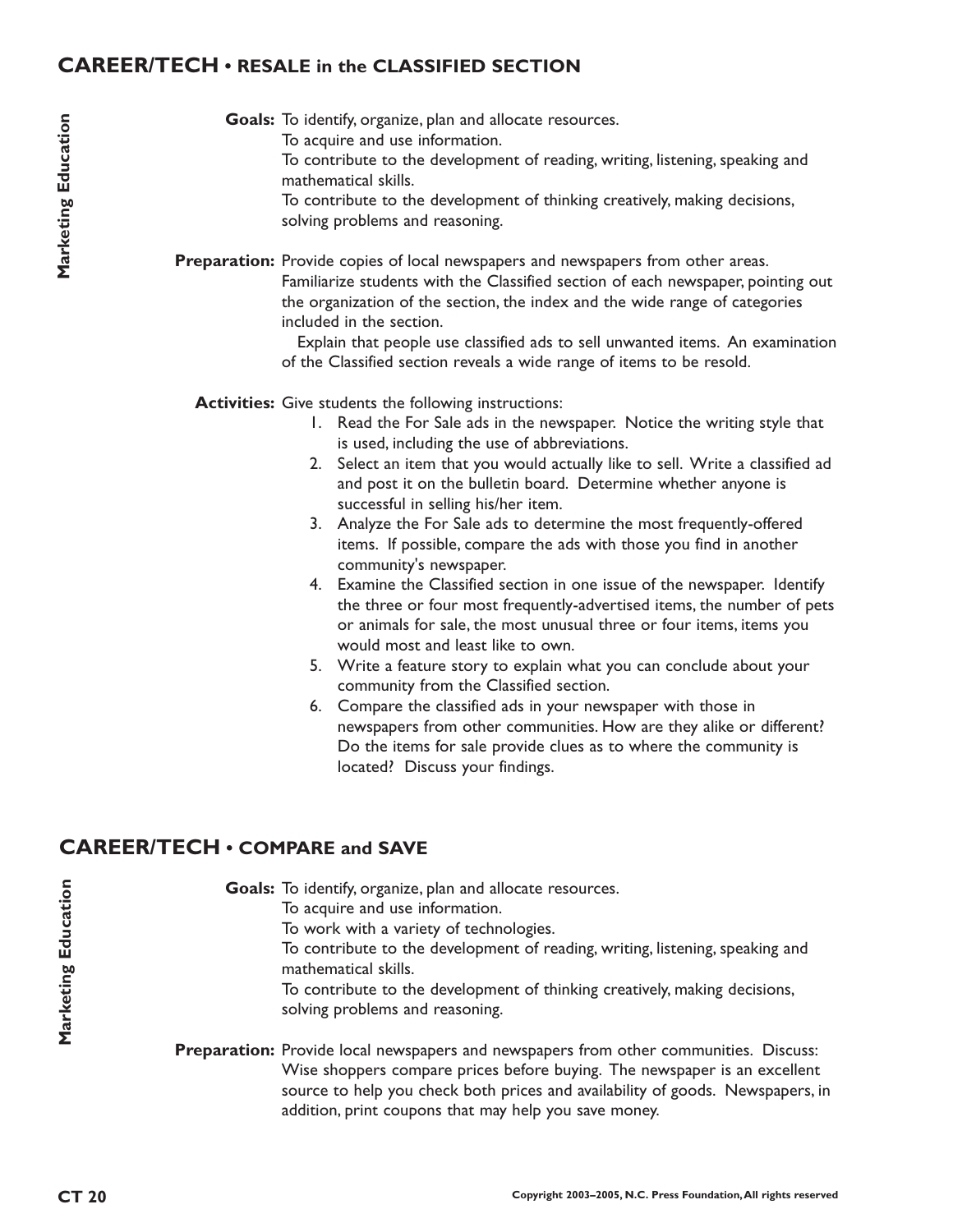## **CAREER/TECH • COMPARE and SAVE, continued**

Activities: Give your students these instructions:

- 1. Think of three or four items that you would like to buy. Select different types of items, e.g., a new car, a stereo, a microwave oven, a certain brand of perfume, etc.
- 2. Examine the newspaper ads for a period of one week. Note the various prices for the items and identify the best buy.
- 3. Write a brief opinion on the value of making cost comparisons in your community.
- 4. Compare the costs of items in your community with the costs of the same items in other communities.

### **CAREER/TECH • AGE of INFORMATION**

Goals: To identify, organize, plan and allocate resources. To acquire and use information. To contribute to the development of reading, writing, listening, speaking and mathematical skills. To contribute to the development of thinking creatively, making decisions, solving problems and reasoning.

Preparation: Provide newspapers and explain different eras: Agriculture Era before 1750 Industrial Era 1750-1950 Information Era 1950-Present

**Activities:** Have students find items in newspapers that might be used in each age. Ask them to find evidence that they live in the Information Age.

### **CAREER/TECH • LABOR and TRADE**

Goals: To identify, organize, plan and allocate resources. To acquire and use information. To work with and operate effectively within social organizations and technological systems. To contribute to the development of reading, writing, listening, speaking and mathematical skills. To contribute to the development of thinking creatively, making decisions, solving problems and reasoning.

- Preparation: Provide newspapers. Discuss different points of view in regard to labor and management of businesses. Consider the role of the worker, producer, consumer and government regulators.
	- Activities: Ask students to look in the newspaper for stories about labor and management conflicts and agreements. Look for terms such as unions, collective bargaining, strikes, mediation and arbitration. Create a word bank dealing with labor and management. Refer to  $LA$   $II$  –  $LA$   $I2$  for strategies on teaching vocabulary.

Also have students follow different points of view.Assign roles to students of workers, producers, consumers and government regulators.

Marketing Education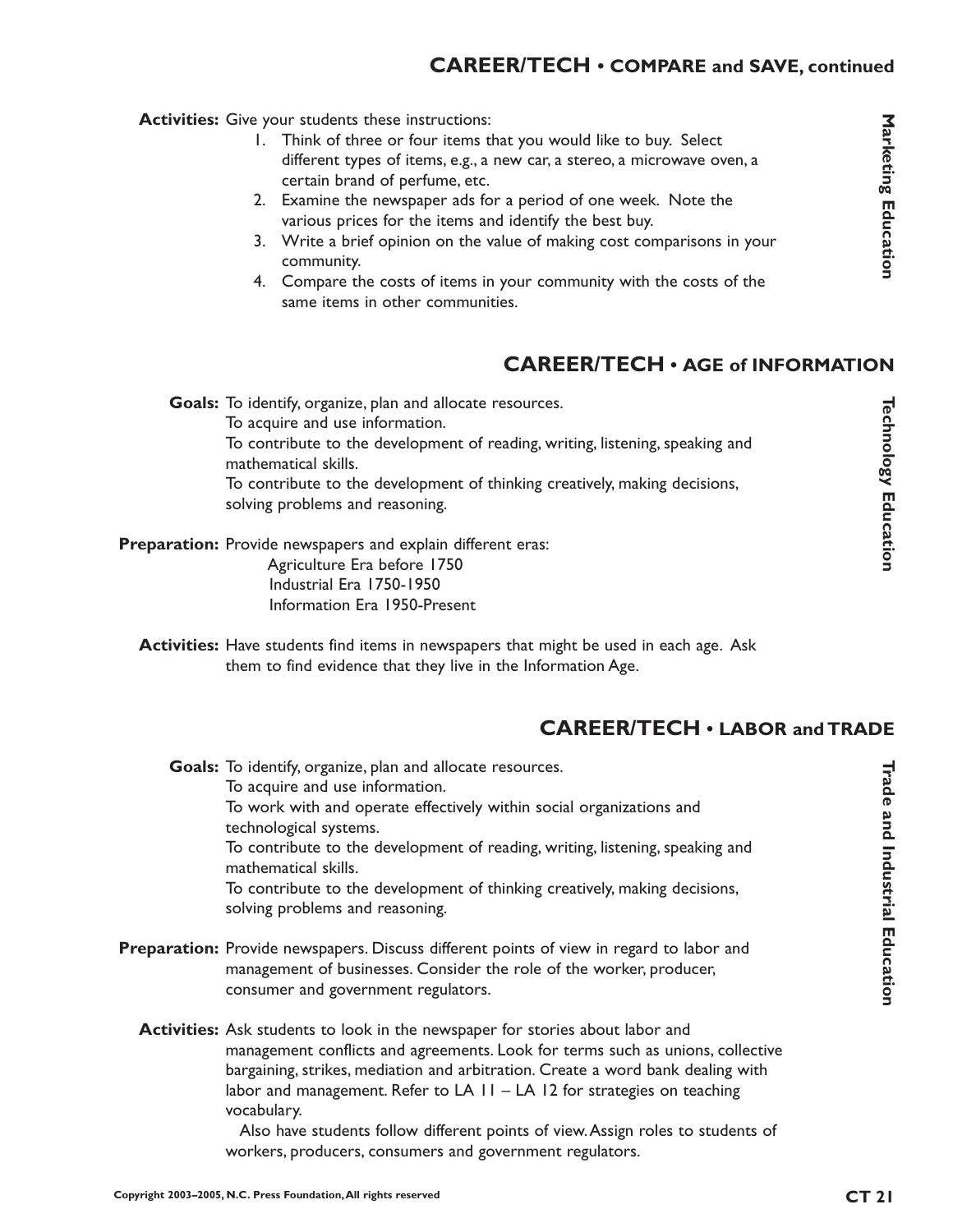### **CAREER/TECH • PUBLIC SERVICES and TAXATION**

Goals: To identify, organize, plan and allocate resources. To acquire and use information. To work with and operate effectively within social organizations and technological systems. To contribute to the development of reading, writing, listening, speaking and mathematical skills. To contribute to the development of thinking creatively, making decisions, solving problems and reasoning. Preparation: Provide newspapers. Discuss the role of government in a free enterprise system and point out that consumers share costs for public services through taxation.

**Activities:** Using newspapers, have students keep an ongoing list of public services provided to their community and the types of rates of taxation.

> Students should follow discussions that focus on which community needs are adequately met and which are not and whether taxes should be raised or lowered.After students become familiar with the issues, they should take positions on how community needs should be met and whether taxes should be raised, lowered or kept the same.

## **CAREER/TECH • INTERNATIONAL TRADE**

Goals: To identify, organize, plan and allocate resources.

To acquire and use information.

To work with and operate effectively within social organizations and technological systems.

To contribute to the development of reading, writing, listening, speaking and mathematical skills.

To contribute to the development of thinking creatively, making decisions, solving problems and reasoning.

Preparation: Provide newspapers.

Activities: Have students search newspapers for facts and opinions about issues related to trade.Ask them to locate responses to the following questions:

- 1. What effects do the trade agreements and disagreements have on price and availability of goods and services in the United States? other countries?
- 2. Do any nations impose tariffs on imports? If so, how do these affect relationships among the countries? How are jobs affected?
- 3. Does the United States have a trade deficit? Is that a problem?
- 4. Are companies moving in or out of the United States? Why? What are the consequences on the economy? How are individuals, communities, states, etc., affected?
- 5. How do decisions regarding trade affect you? How might you be affected in the future?

**Trade and Industrial Education**

Trade and Industrial Education